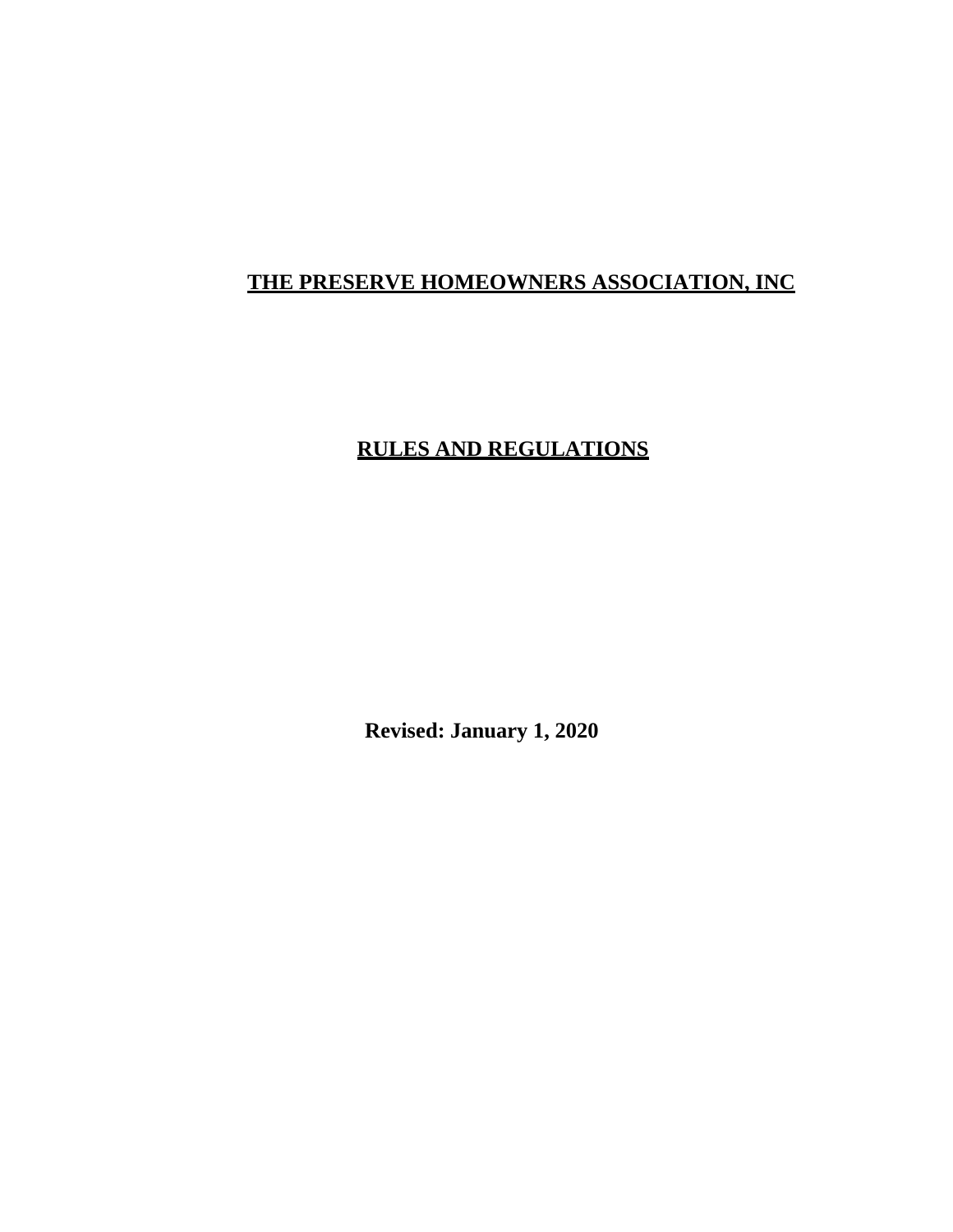## THE PRESERVE HOMEONWER ASSOCIATION, INC. **RULES AND REGULATIONS TABLE OF CONTENTS**

| <b>Table of Contents</b> |  |
|--------------------------|--|
|                          |  |
|                          |  |
|                          |  |
|                          |  |
|                          |  |
|                          |  |
|                          |  |
| Section 1.               |  |
| Section 2.               |  |
|                          |  |
|                          |  |
|                          |  |
| Section 1.               |  |
| Section 2.               |  |
| Section 3.               |  |
|                          |  |
| Section 1.               |  |
|                          |  |
| Section 1.               |  |
| Section 2.               |  |
| Section 3.               |  |
| Section 4.               |  |
| Section 5.               |  |
| Section 6.               |  |
| Section 7.               |  |
| Section 8.               |  |
| Section 9.               |  |
|                          |  |
|                          |  |
| Section 1.               |  |
| Section 2.               |  |
| Section 3.               |  |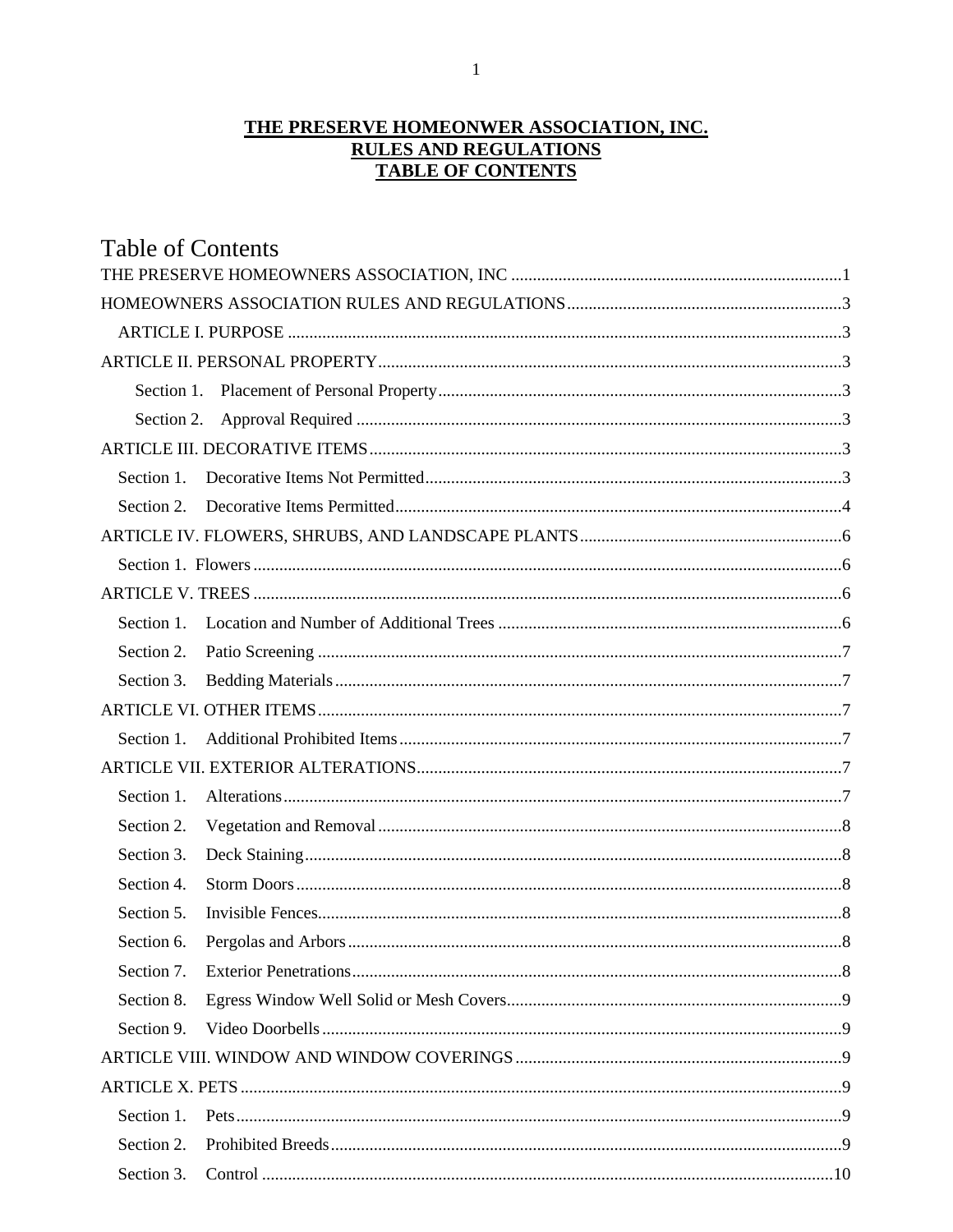| Section 4. |  |  |  |  |
|------------|--|--|--|--|
| Section 5. |  |  |  |  |
|            |  |  |  |  |
| Section 1. |  |  |  |  |
| Section 2. |  |  |  |  |
| Section 3. |  |  |  |  |
| Section 4. |  |  |  |  |
|            |  |  |  |  |
| Section 1. |  |  |  |  |
| Section 2. |  |  |  |  |
| Section 3. |  |  |  |  |
| Section 4. |  |  |  |  |
| Section 5. |  |  |  |  |
| Section 6. |  |  |  |  |
| Section 7. |  |  |  |  |
| Section 8. |  |  |  |  |
|            |  |  |  |  |
|            |  |  |  |  |
|            |  |  |  |  |
|            |  |  |  |  |
|            |  |  |  |  |
|            |  |  |  |  |
|            |  |  |  |  |
|            |  |  |  |  |
|            |  |  |  |  |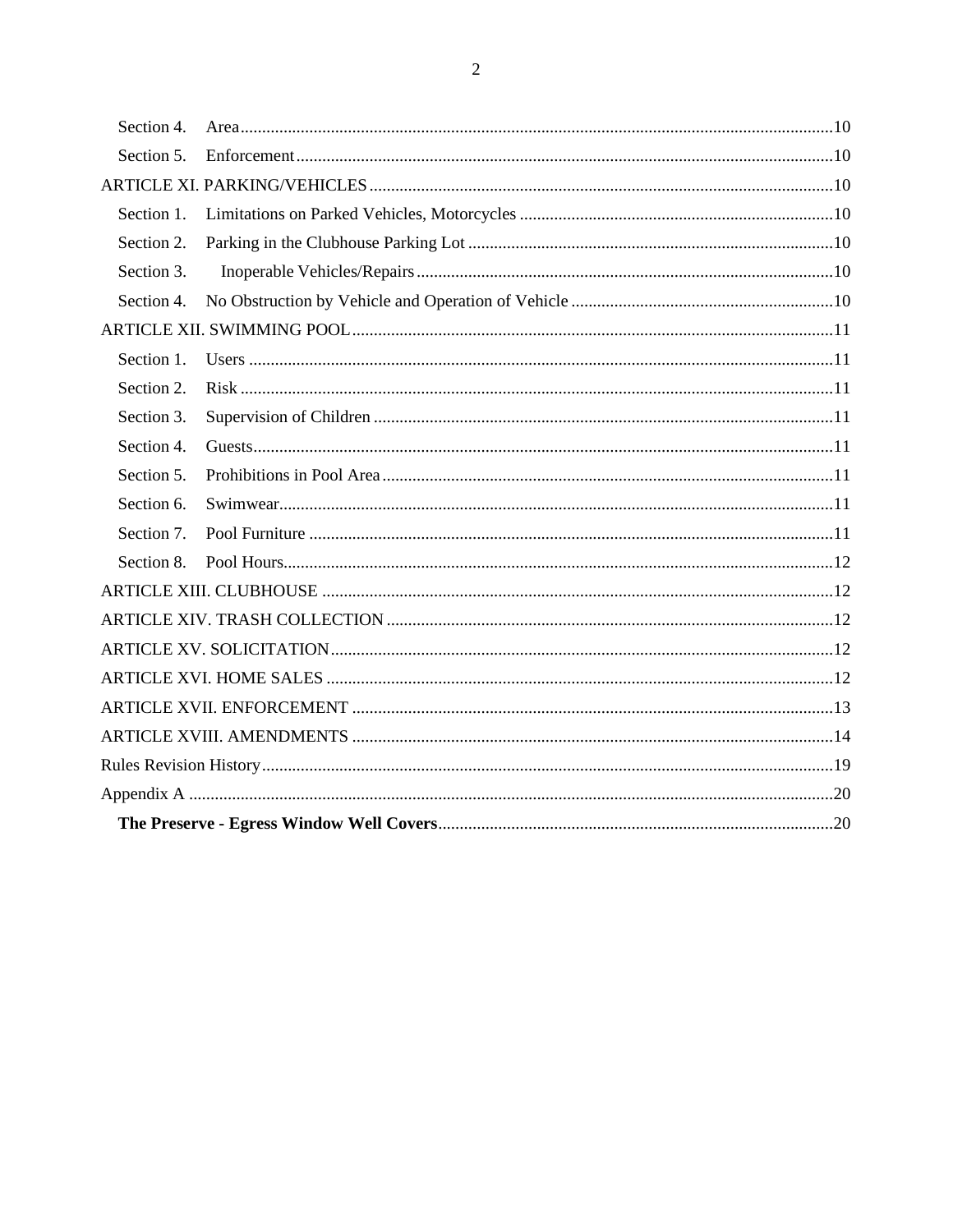#### **HOMEOWNERS ASSOCIATION RULES AND REGULATIONS**

#### ARTICLE I. PURPOSE

<span id="page-3-1"></span><span id="page-3-0"></span>Pursuant to Declaration of Covenants, Easements, Restrictions, Assessments and Assessment Liens ("Declaration") and the Articles of Incorporation and Bylaws under which The Preserve Homeowners Association, Inc. ("Association") was created and is governed, these Rules and Regulations are set forth to expand upon, supplement and detail the information and restrictions set forth in the Declaration. These Rules and Regulations have been developed and adopted by the Board of Directors (the "Board") of the Association to provide for an attractive and harmonious place to live and to protect the investment homeowners have made in their homes and the community. All homeowners are required to follow these Rules and Regulations.

#### **ARTICLE II. PERSONAL PROPERTY**

#### <span id="page-3-3"></span><span id="page-3-2"></span>Section 1. Placement of Personal Property

All personal property, such as lawn chairs, grills, bicycles, tables, etc., must be kept inside the patio, deck, porch area, or garage. Except for when such personal property is in actual and immediate use, nothing may be stored or placed on lawn, driveway or sidewalk that would interfere with lawn care or snow removal.

#### <span id="page-3-4"></span>Section 2. Approval Required

Nothing may be hung or displayed, nor may signs, awnings, canopies, shutters, antennae or satellite dishes or any other device or ornament be affixed to or placed upon the exterior walls, doors, fences or roof of any structure without prior written approval of the Association Board of Directors or Design Review Committee, whichever reviews such requests at the time the request is made.

#### **ARTICLE III. DECORATIVE ITEMS**

#### <span id="page-3-6"></span><span id="page-3-5"></span>Section 1. Decorative Items Not Permitted

In addition to any other prohibited decorative items as set forth in these Rules and Regulations and except as specifically allowed in Section 2 of this Article, display of any of the following is not permitted:

- gazebos
- mounted garden hose hangers
- exterior wall plaques (except house numbers as may be approved by the Design Review Committee)
- trellises
- lattice
- awnings
- plant cages
- ornamental rocks or stones (except stepping stones noted in Section 2 of this Article or those approved during the landscaping process)
- windsocks/wind chimes/decorative flags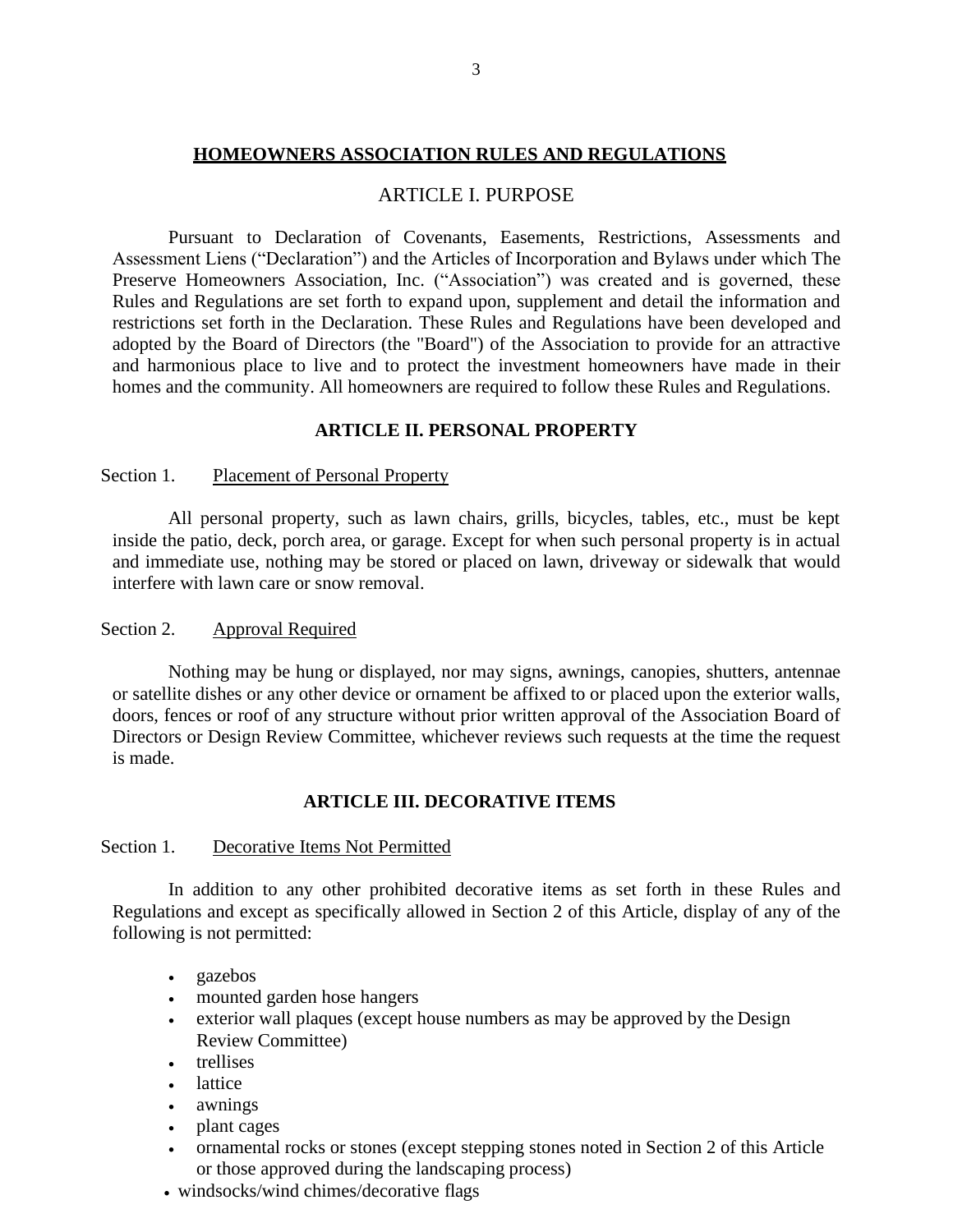### <span id="page-4-0"></span>Section 2. Decorative Items Permitted

*Artificial Plants:* Artificial flowers and greenery may be used in wreaths and door decorations, as long as they are silk or dried flowers; or realistic, accurate representations of naturally occurring greenery. Plastic flowers\plants are not permitted. Silk and dried flowers must be seasonally correct and in good condition. They must be removed when faded, damaged, worn or tattered, and displayed on porches, decks and patios only. They may not be used in landscaped beds.

*Stepping Stones:* Up to three stepping stones are permitted in the landscape bed mulched area around the front and sides of each home provided they are earth tone in color (warm browns, tans, grays, greens, dark reds, dark oranges, and muted yellows), no taller than four (4) inches, and do not exceed fifteen (15) inches in diameter. If stepping stones are placed to act as "steps" through a mulch or stone bed in the rear yard, up to three may be used up to 20" by 24" in size and must be natural stone/cast stone in color or stained or stamped concrete in earth tone colors. However, stepping stones in a rear yard mulch or stone bed must be contained within the bed and may not encroach on the lawn.

*Potted Plants / Planters:* Up to four (4) earth tone pots are permitted outside the front of the home, including the porch. Pots shall not exceed 24" in diameter and 32" in height. All pots must be removed from the outside of the building by November  $1<sup>st</sup>$  of each year, or the date of the first snowfall, whichever comes first. Potted plants/planters are not allowed on the sides of the home. Potted plants/planters are not restricted on the deck or patio on the rear of the home.

*Shepherd's Hook:* One shepherd's hook for hanging plants is allowed inside the landscape bed area, but may not exceed 48" in height as measured from the adjacent ground to the topmost point.

*Bird Feeders:* Up to two bird feeders are allowed per home. In addition:

- feeders must not exceed 18" in length and 5" in diameter;
- no open feeders permitted;
- only songbird seed may be used, no cracked corn or suet feeders;
- no themed feeders, such as lighthouse or sunflower permitted;
- feeders to be suspended on a metal pole or shepherd's hook;
- feeders must be located within landscape planting area on the rear of the house or any natural area (not in lawn area);
- feeders must be maintained;
- feeders must be taken down during vacation, or when Homeowner is otherwise not present, for more than 4 weeks.

*Bird Feeders, Lawn Ornament-Statue or Statuette:* One (1) Bird bath, lawn ornamentstatue or statuette is allowed per home with the following guidelines:

- Maximum height of lawn ornament-statue or statuettes not to exceed 36" in height
- Maximum length 36"
- Maximum width 18"
- Cannot be made of plastic
- Must be earth tone in color
- Can only be displayed in the rear of the home within landscape area (mulch or stone), on deck or on patio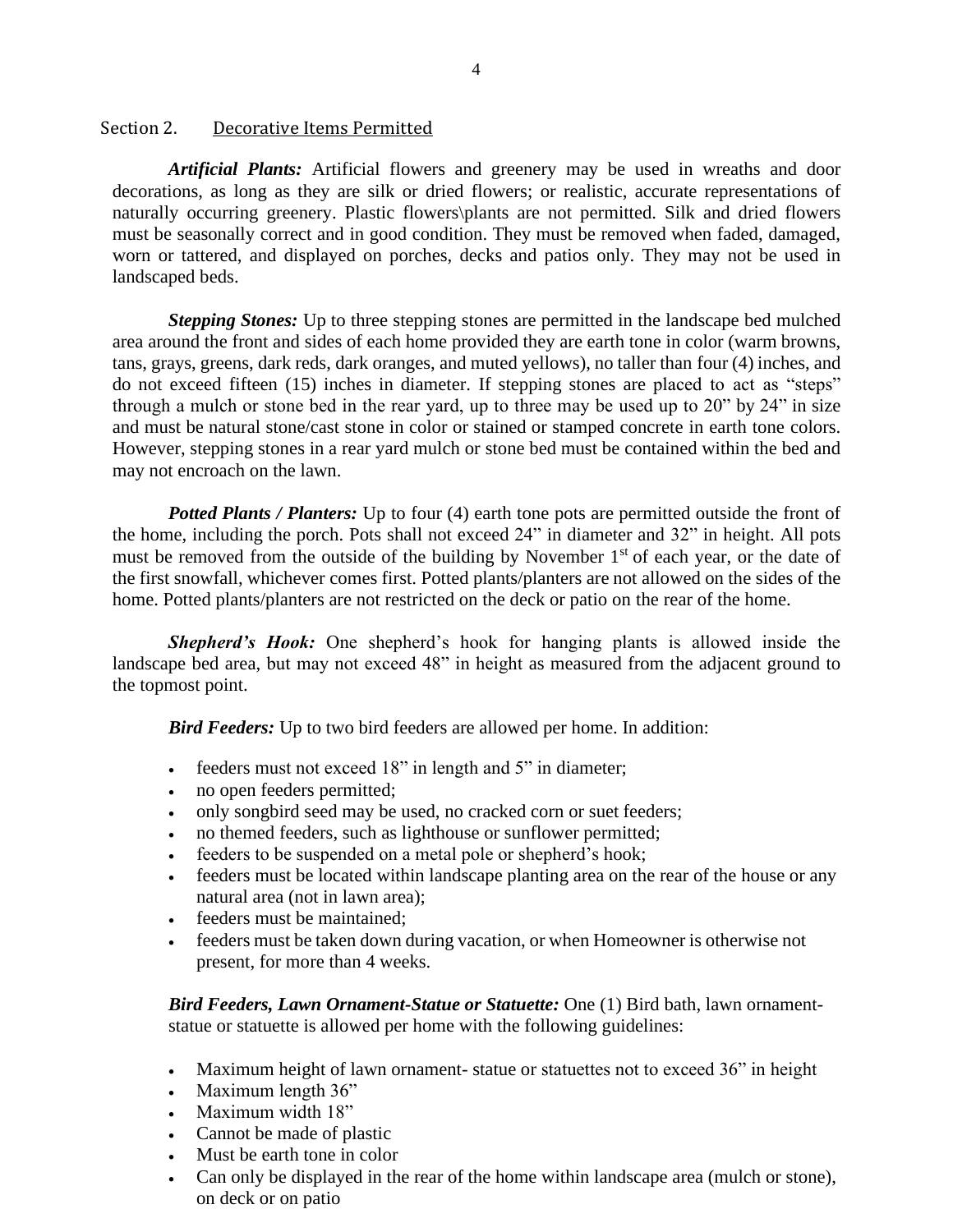• A bench is considered furniture if placed on the patio or deck; if the bench is placed in the landscape stone or mulch, it is considered a lawn ornament and must follow the size restriction guidelines as stated.

*Hose Reel Boxes:* Hose reel box in a compatible color to the color of the home may be used to store hose and these boxes must be placed adjacent to the water source. Locations are at the sides or back of the home, no hose reel boxes at the front of the home. No loose hoses or open face hose reels are allowed to be stored overnight around the exterior of the home, on the porch, deck, patio or in the landscaped areas.

*Landscape Lights:* Low voltage lights may be placed directly along the sidewalk in the front yard and an additional twelve lights are permissible around the patio in the rear yard. Lights must be less than 18" in height installed, and be brown, black, or clay in color.

*Wreaths:* Decorative wreaths may be hung on the front door or garage coach lights only. All wreaths are to be no larger than 34" in diameter. Wreaths are not permitted on exterior walls.

*Winter and Other Holiday Decorations:* Holiday lights and decorations are permitted to be placed on building exteriors, provided the decorations do not damage the building, gutters or siding. No plastic or inflatable holiday decorations are allowed within the community. Holiday decorations are not allowed in lawn areas. Winter holiday decorations may not be displayed before Thanksgiving Day and must be removed by no later than January  $15<sup>th</sup>$  of the following year. Non-winter holiday decorations may not be displayed more than one week before or one week after the holiday.

*The American Flag* – The American flag may be flown or displayed anytime during the year. Normal American flag protocol shall be followed. American flags shall not be flown if tattered and in disrepair but should be properly retired. Flags shall be taken down at night unless properly lit.

- Flag may be a garden size, no larger than 18" x 12.5" and placed on a stand no higher than 36" above the ground. Stand must be placed in the landscaping area of the home.
- Flag must be no larger than  $3' \times 5'$  in size and displayed on a flag bracket attached to the porch pillar, or on a pole in a stand no higher than 8' tall from ground to the top if the pole. Flag must not interfere with either grass mowing or snow removal. Only the American flag can be displayed from this bracket.
	- o Each homeowner is allowed to affix one (1) flag holder bracket to the wooden porch post at the front of the home. The bracket must be non-metal and suitably caulked and sealed so as to create a secure non-penetrable barrier between bracket and post. Homeowner will have 30 days to repair any visible breach that might occur.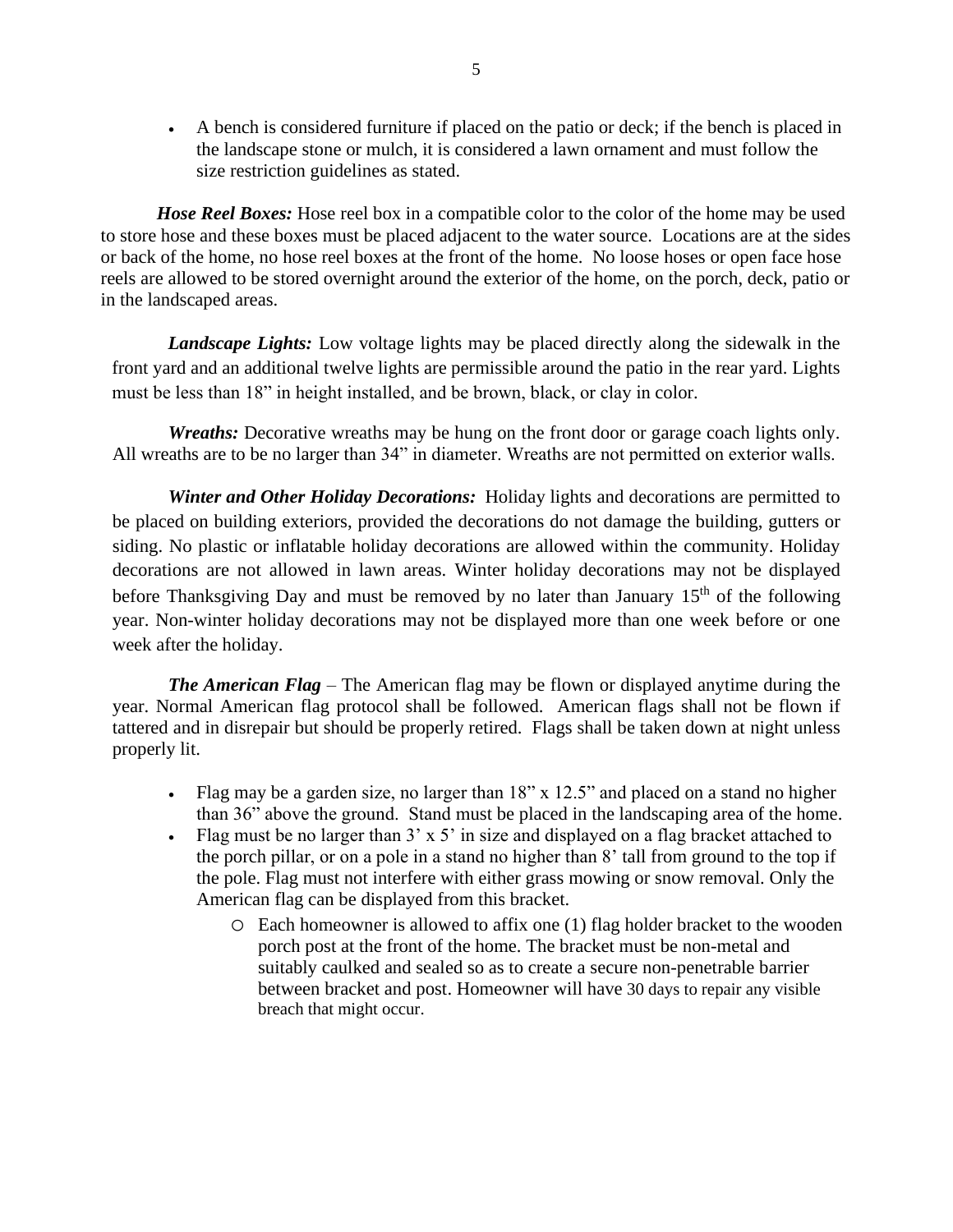## **ARTICLE IV. FLOWERS, SHRUBS, AND LANDSCAPE PLANTS**

#### <span id="page-6-1"></span><span id="page-6-0"></span>Section 1. Flowers

Annual and Perennial flowers may be planted by homeowners in the landscape beds around their home. Flowers shall not exceed 30" in height and shall not encroach on the sidewalk. Flowers are not permitted around any tree.

Flowers must be well maintained by the homeowner throughout the growing season and dead annuals must be removed by the homeowner at the end of the season. Homeowners will receive a written notice regarding any flowers that are not maintained during the growing season and if corrective action is not taken by the Homeowner within the time specified in the notice, the flowers will be subject to removal by the Association grounds keeper with the cost for removal to be billed to the Homeowner. The Association is not responsible for any Homeowner planted flowers that are damaged from lawn care, landscaping, shrub trimming or mulching.

#### Section 2. Shrubs and Landscape Plants

Any planting of new shrubs outside the designated landscape bed areas need to receive prior written approval by the Association Board or Design Review Committee, whichever reviews such requests at the time the request is made. Approval request forms are available from the Property Manager. Additional landscape plants which may be considered must be of a species already in use in the community and which, at maturity, will be compatible with the existing plant material.

The size and shape of any new planting beds is subject to approval from the Association Board or Design Review Committee, whichever reviews such requests at the time the request is made. Any new bed will be mulched with matching hardwood or matching stone if stone was used in the beds around the home.

#### **ARTICLE V. TREES**

### <span id="page-6-3"></span><span id="page-6-2"></span>Section 1. Location and Number of Additional Trees

No trees are allowed in the side yards between homes.

One additional tree is allowed in the front yard (in addition to the ornamental tree installed as part of the landscaping plan from Apple Tree). Placement of the additional tree in the front yard must not conflict with the city provided street tree at maturity. The additional tree must be one of the following ornamental trees:

- Autumn Brilliance Serviceberry;
- Ivory Silk Japanese Lilac;
- Red Jewel Crabapple;
- Prairie Fire Crabapple;
- Pink Spire Crabapple.

Up to three additional trees are allowed in the back yard. The additional trees must be of the following: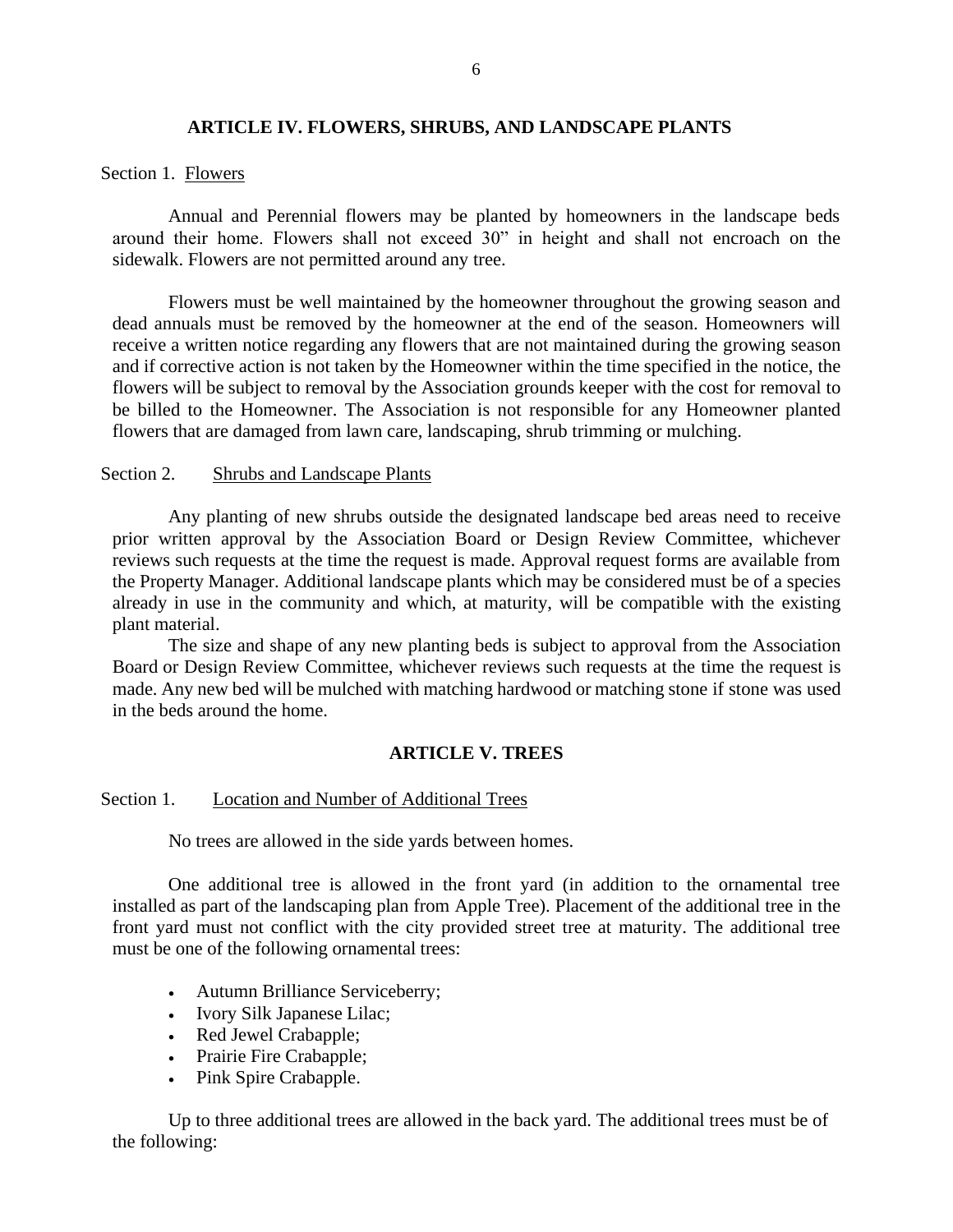- Autumn Blaze Maple (shade);
- Heritage River Birch (shade);
- Autumn Brilliance Serviceberry (ornamental);
- Ivory Silk Japanese Lilac (ornamental);
- Red Jewel Crabapple (ornamental);
- Prairie Fire Crabapple (ornamental);
- Pink Spire Crabapple (ornamental);
- Black Hills Spruce (evergreen);
- Colorado Blue Spruce (evergreen);
- Spartan Juniper (evergreen).

## <span id="page-7-0"></span>Section 2. Patio Screening

In addition to the front and rear yard trees allowed above, up to four (4) *Spartan Junipers* can be planted to provide screening/privacy for a patio provided they are placed to allow efficient lawn mowing. Trees for patio screening may be placed adjacent to the patio or near the side property line adjacent to the patio. In the event Spartan Junipers are not available at the time of request, the Design Review Committee may approve one or more alternate trees.

### <span id="page-7-1"></span>Section 3. Bedding Materials

All additional trees must be surrounded by a bedding ring. Bedding material around the tree must match the bedding material used in other landscaped areas around the house.

If mulch is used around a tree, plastic edging is allowed, but not required. If stone is used around a tree, plastic edging is required.

## **ARTICLE VI. OTHER ITEMS**

## <span id="page-7-3"></span><span id="page-7-2"></span>Section 1. Additional Prohibited Items

The following items are not permitted around the exterior of any homes:

- any type of yard sign (except for those noted in Article VIII);
- cypress or other mulch not approved for during the landscaping process;
- swing or other children sets;
- basketball poles/hoops;
- laundry poles;
- clothes lines.

## **ARTICLE VII. EXTERIOR ALTERATIONS**

#### <span id="page-7-5"></span><span id="page-7-4"></span>Section 1. Alterations

No alterations, additions, fences, walls, patios, decks, etc., may be made to the exterior surface of any home, nor may any trees or shrubs be planted, transplanted or removed without prior written approval of the Board or Design Review Committee, whichever reviews such requests at the time the request is made.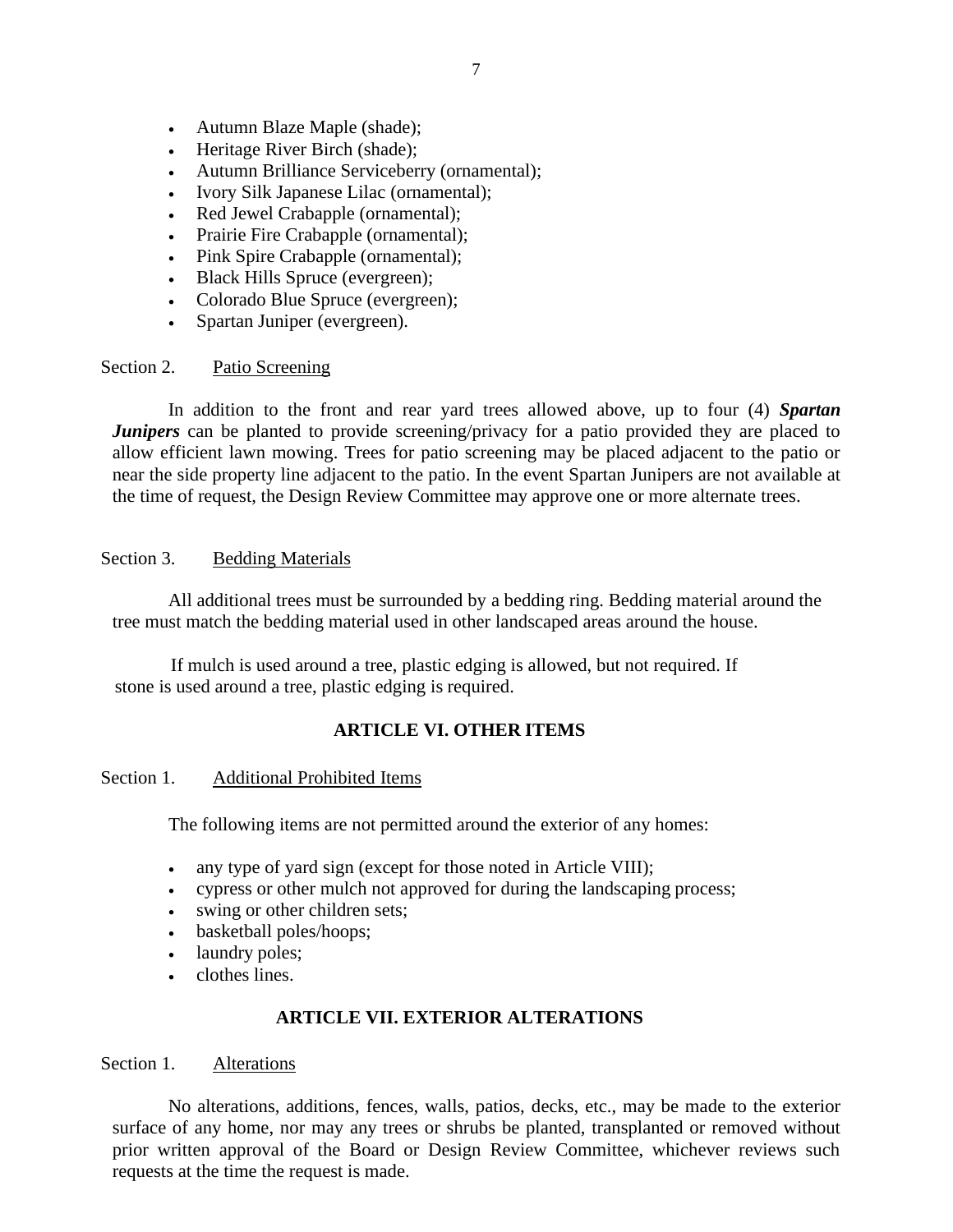#### <span id="page-8-0"></span>Section 2. Vegetation and Removal

Homeowners may not remove or clear any vegetation in the natural areas to the rear or side of the home without prior written approval from the Association Board or Design Review Committee, whichever reviews such requests at the time the request is made.

#### <span id="page-8-1"></span>Section 3. Deck Staining

Wood decks may be left natural or may be stained brown, grey, clay and variations of those, provided the color compliments the existing colors of the exterior of the home.

#### <span id="page-8-2"></span>Section 4. Storm Doors

Storm doors may be added at the Homeowner's expense using only the approved design and color and after obtaining the approval from the Association Board of Directors or Design Review Committee, whichever reviews such requests at the time the request is made. Specific information about approved storm doors may be obtained from the Property Manager.

#### <span id="page-8-3"></span>Section 5. Invisible Fences

Invisible fences may be installed by Homeowner, at Homeowner's expense, provided the lawn is returned to its prior condition. Homeowner will be responsible for any maintenance required for the invisible fence. Other than fences installed by the Declarant or Association, no other fences are permitted.

#### <span id="page-8-4"></span>Section 6. Pergolas and Arbors

Pergolas and arbors with overhead beams/rafters are permitted. The structure must be non-rusting metal in brown, grey, clay and variations of those, or cedar, which may be left natural or stained in brown, grey, clay and variations of those, provided the color compliments the existing colors of the exterior of the home. White will not be allowed. Before erecting a pergola or arbor, homeowner must submit a drawing, including an example of description of the color and primary material(s), to the Association Board of Directors or Design Review Committee, whichever reviews such requests at the time the request is made.

Fabric covers that are purchased as a component of the non-rusting metal pergolas are allowed, as long as they meet that earth tone color requirements. The pergola fabric should be kept in a state of good repair with no rips or tears present over 2" long. If a rip or tear over 2" long is identified, the owner will be required to repair within 30-days. Replacement pergola fabric must be the exact same manufacturer of the pergola, fabric material and color as approved in the initial Exterior Modification Request Form for the pergola. If the exact replacement of the pergola fabric is not available, the new replacement fabric cover must be approved by the Association Board of Directors or Design Review Board, whichever reviews and approves such request at the time of the request is made using an Exterior .Modification Request form, before installing the fabric cover to the pergola.

#### <span id="page-8-5"></span>Section 7. Exterior Penetrations

Drilling holes, pounding nails, or driving screws through the exterior siding, trim, and masonry is not allowed. Such penetrations expose the exterior walls to moisture and damage.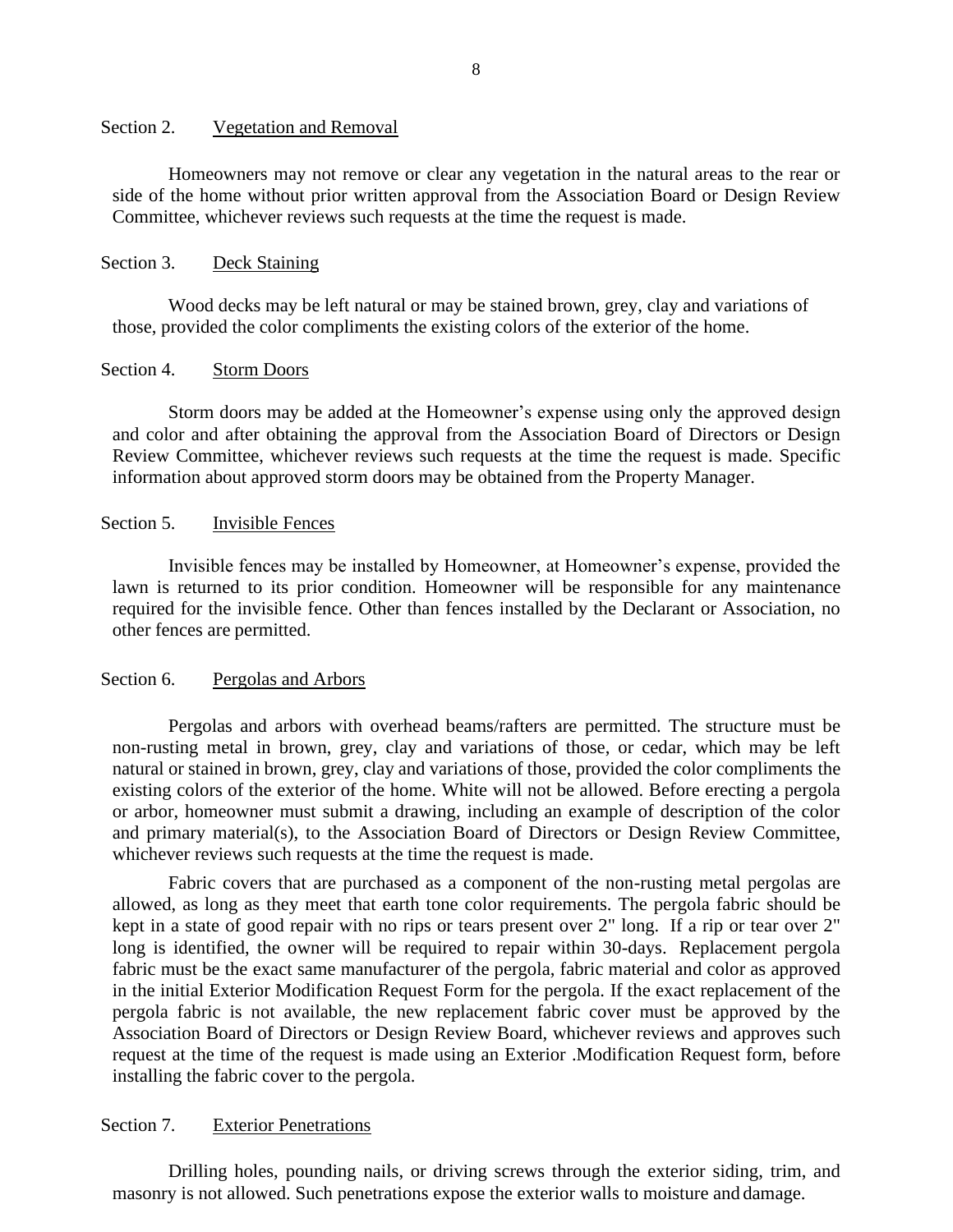#### <span id="page-9-0"></span>Section 8. Egress Window Well Solid or Mesh Covers

An egress window well solid or mesh cover submitted with an Exterior Modification Request Form will be reviewed for approval by The Preserve HOA Board of Directors based on visual impact to the home and community. Homeowners must read thoroughly and adhere to all requirements stated in The Preserve – Egress Window Well Covers policy dated October 30, 2019. (See Appendix A)

#### <span id="page-9-1"></span>Section 9. Video Doorbells

Video doorbells will be permitted but must be approved prior to installation through an Exterior Modification Request Form.

### **ARTICLE VIII. WINDOW AND WINDOW COVERINGS**

<span id="page-9-2"></span>All window coverings, whether draperies, blinds (vertical or horizontal), shades, or valances, must be white, off-white, light tan, light beige or light gray on the *exterior side*. ARTICLE IX. SIGNS

Nothing may be hung or displayed from inside the windows except professionally prepared "For Sale" or security system decals, which shall be limited in size and number. No "For Lease" or "For Rent" signs are permitted. No real estate signs are permitted on any Common Element, including but not limited to the Clubhouse or surrounding lawn area, entrance signs or landscape beds.

#### **ARTICLE X. PETS**

<span id="page-9-3"></span>In addition to the provisions of the Declaration and Association Bylaws concerning animals, the following apply:

<span id="page-9-4"></span>Section 1. Pets

No more than four (4) household domestic pets, not bred or maintained for commercial purposes, may be kept in any one home. Pets shall be limited to birds, fish, dogs or cats. No more than 2 dogs or 2 cats or one dog and one cat shall be allowed. In the event the relevant municipal pet ordinances are more restrictive than those noted here, the municipal ordinances shall control.

<span id="page-9-5"></span>Section 2. Prohibited Breeds

Breeds of a dangerous or unpredictable nature, such as dogs of various breeds which are commonly characterized as "attack dogs", are not permitted. Dogs affected by this section include all dogs which are one-half or more Presa Canario, American Staffordshire Terrier, Staffordshire Terrier, American Pit Bull Terrier, Pit Bull Terrier, Miniature Pit Bull Terrier, Rottweiler or Chow Chow.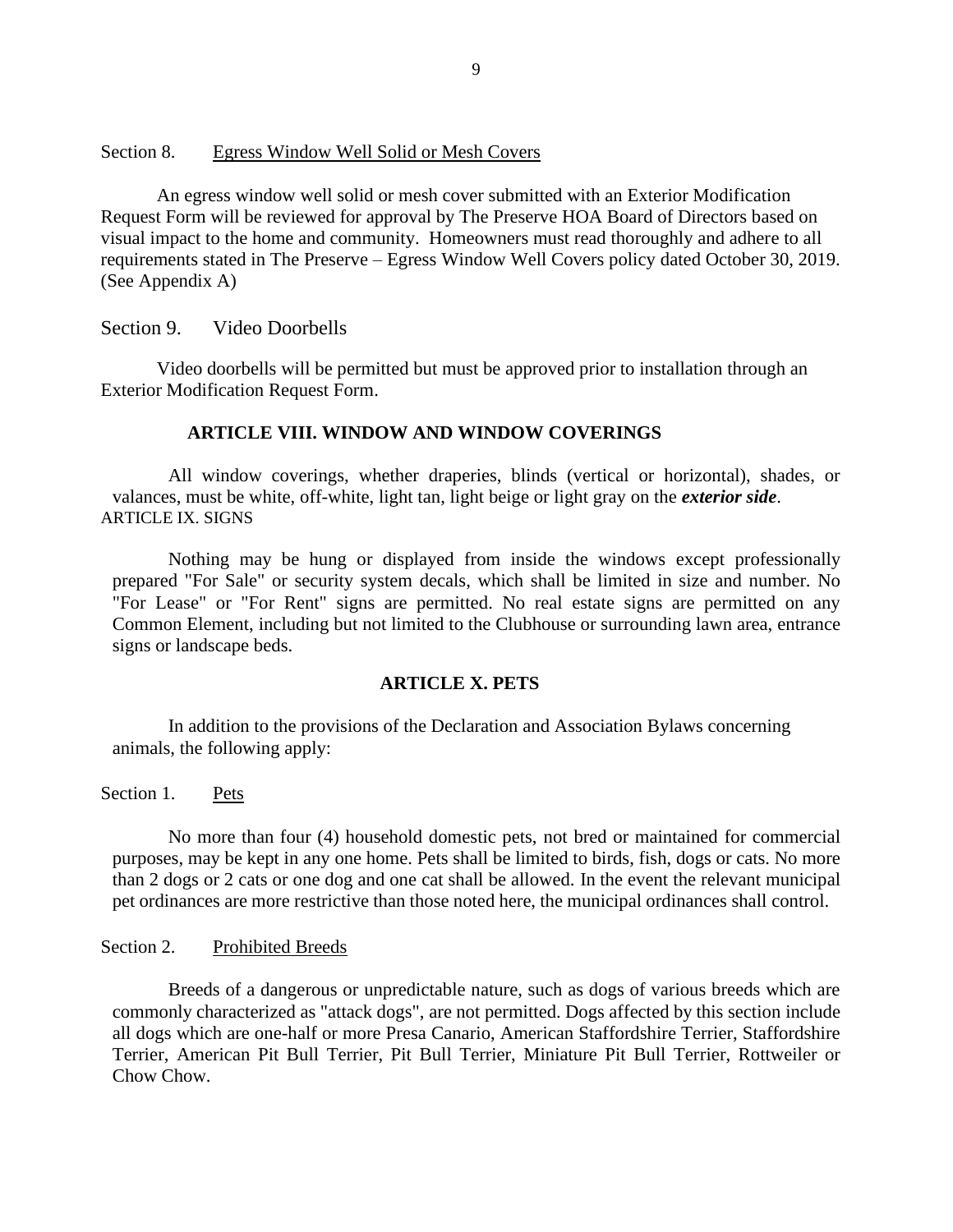<span id="page-10-0"></span>Section 3. Control

All permitted pets shall be housed indoors. All pets, when outdoors, shall be maintained on a leash not more than eight (8) feet in length or be within an area enclosed by an invisible fence. Pets shall be supervised by a responsible individual at all times. Such individuals shall be responsible for the immediate cleanup of all pet litter.

<span id="page-10-1"></span>Section 4. Area

Kennels, dog runs and doghouses are not permitted.

<span id="page-10-2"></span>Section 5. Enforcement

In addition to the penalty provision as set forth in Article XVII below, if pets become a nuisance, the Homeowner may be required to remove the pet at the discretion of the Board of Directors.

## **ARTICLE XI. PARKING/VEHICLES**

#### <span id="page-10-4"></span><span id="page-10-3"></span>Section 1. Limitations on Parked Vehicles, Motorcycles

No boats, trailers, motorcycles, ATV's, motor homes, trucks (larger than a 3/4 ton pickup), snowmobiles, trailers, travel trailers, and the like or any vehicle with commercial advertising may be parked in any driveway overnight. Other vehicles used for recreation

(conversion vans/recreational vehicles) that are not garage-able, will be permitted to park in front of the garage for up to forty-eight (48) hours to allow for loading and unloading.

#### <span id="page-10-5"></span>Section 2. Parking in the Clubhouse Parking Lot

No vehicle may be parked in the Clubhouse parking areas for more than seventy-two (72) consecutive hours unless the Homeowner has notified the management company or Board of the need and reason for longer extended parking, including dates, which the management company or Board may decline. All other vehicles parked there are subject to being towed at Homeowner's expense.

#### <span id="page-10-6"></span>Section 3. Inoperable Vehicles/Repairs

Inoperable vehicles or vehicles without valid registration may not be parked in a driveway for more than 7 consecutive days.

No repair work is permitted on vehicles in a driveway or in the Clubhouse parking lot except for short-term emergency work such as flat tire repair or replacement or battery charge or replacement.

#### <span id="page-10-7"></span>Section 4. No Obstruction by Vehicle and Operation of Vehicle

No vehicle shall be parked in any manner which blocks any street or driveway. Parking or driving on the lawn areas is prohibited.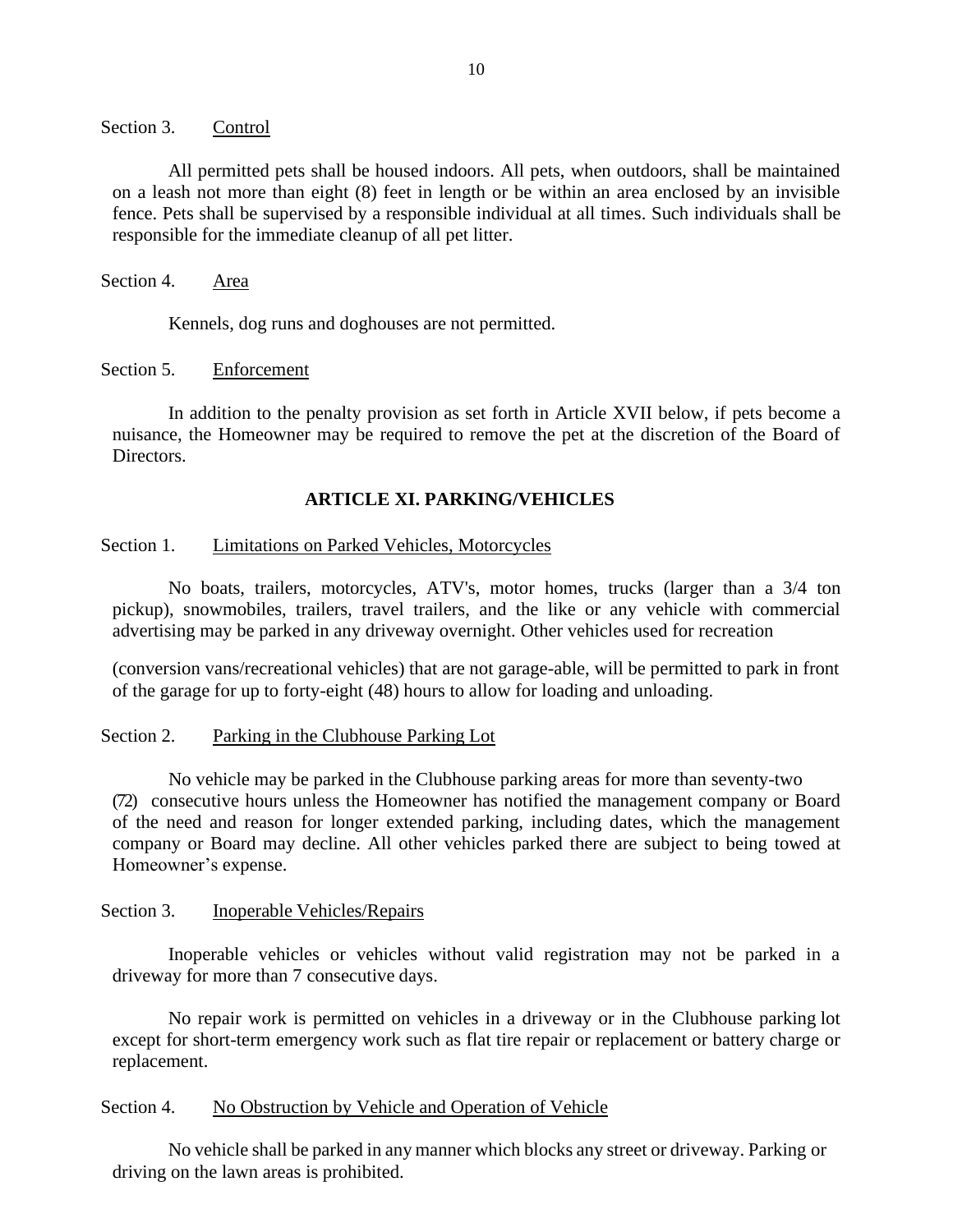#### **ARTICLE XII. SWIMMING POOL**

<span id="page-11-1"></span><span id="page-11-0"></span>Section 1. Users

The pool is for the exclusive use of the Homeowners and their guests. Any person who cannot be identified as a Homeowner, or who is not accompanied by a Homeowner, will be asked to leave the pool area.

<span id="page-11-2"></span>Section 2. Risk

All persons using the pool and pool facilities do so at their own risk and sole responsibility. There is no lifeguard.

<span id="page-11-3"></span>Section 3. Supervision of Children

All children under the age of 16 must be accompanied by an adult Homeowner age 18 or older. Notwithstanding that children at the age of 16 and 17 are permitted without being accompanied by the Homeowner, that Homeowners shall be responsible for the conduct of such children.

<span id="page-11-4"></span>Section 4. Guests

Guests are limited to three (3) per home, and must be accompanied by a Homeowner at all times.

<span id="page-11-5"></span>Section 5. Prohibitions in Pool Area

The following are prohibited in the pool area:

- animals or pets;
- glass or other breakable items;
- running, diving or disruptive behavior;
- excessive noise, splashing or radios without headphones;
- private pool parties;
- all rafts and body floats;
- electrical devices.

#### <span id="page-11-6"></span>Section 6. Swimwear

Swimming is permitted only in garments sold as swimwear. Wet swimwear is not permitted in the Clubhouse community room. Infants must also wear swimsuits. No diapers are permitted in the water.

### <span id="page-11-7"></span>Section 7. Pool Furniture

Lounge chairs or tables may not be reserved and must be repositioned in the order intended (orderly fashion) after use.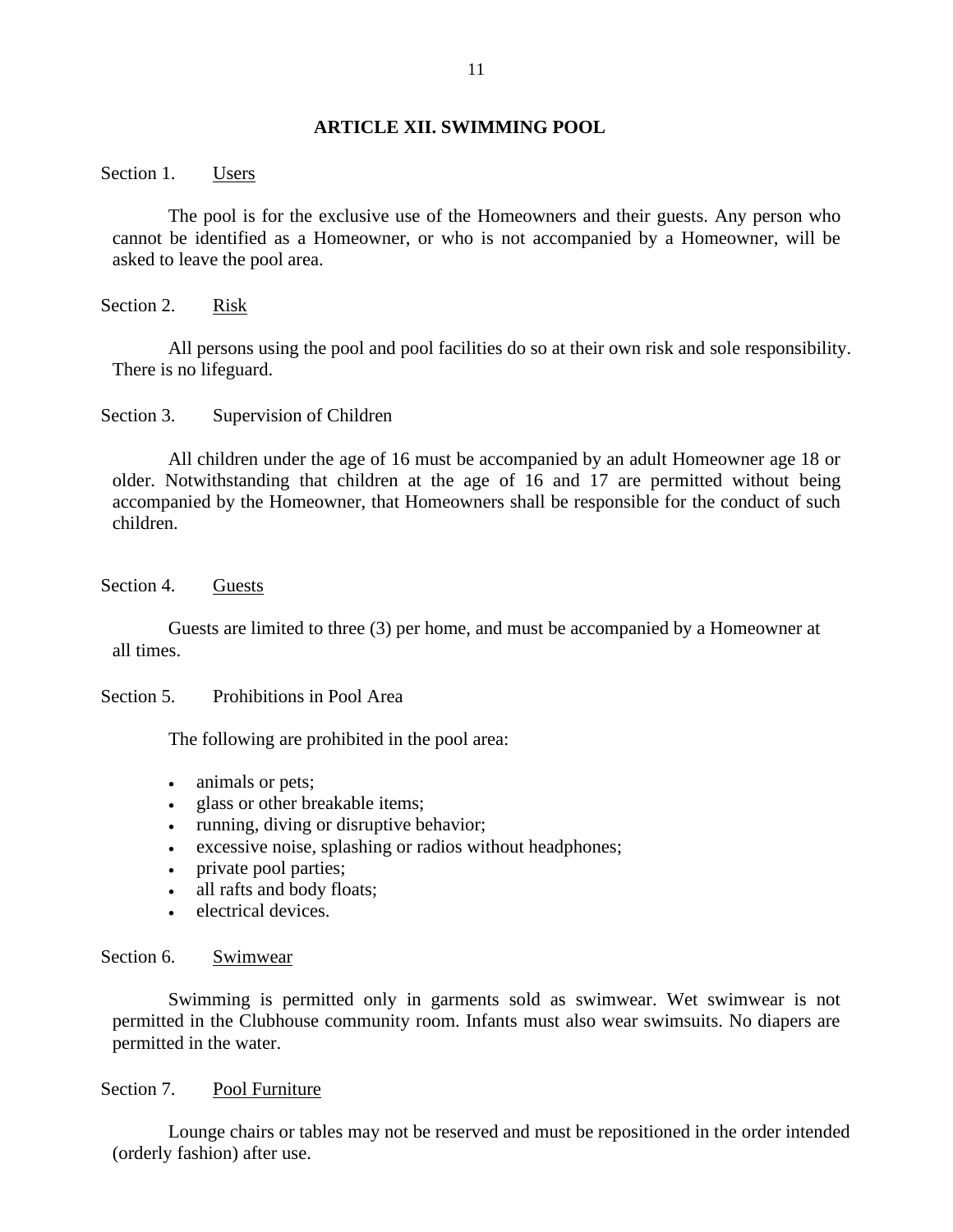#### <span id="page-12-0"></span>Section 8. Pool Hours

The pool will be open daily during swimming season from 9:00 am until 10:00 pm.

## **ARTICLE XIII. CLUBHOUSE**

<span id="page-12-1"></span>The Clubhouse is for the private use of Homeowners and their guests. It is available for rental to Homeowners only for non-profit parties or meetings. The following policies for rental of the Clubhouse apply:

- A \$175.00 refundable deposit and a minimum \$40.00 rental fee are required (rental fee may be changed by decision of the Board of Directors). Reservations are granted on a first request basis and should be made with the management company or other board appointee, whoever handles reservations at the time.
- Children and teenage parties are prohibited.
- The renting Homeowner will have exclusive use of the party room only; the guests may not use the pool or exercise equipment, and the pool may not be reserved for any party. No party items will be furnished by the Association.
- The renting Homeowner is responsible for all clean up and trash removal. Clean up must be completed the day of the party.
- Damages to the Clubhouse or equipment and any follow-up cleaning done by the Association will be deducted from the deposit. If the deposit is an insufficient amount, the Homeowner will be billed for the difference.

## **ARTICLE XIV. TRASH COLLECTION**

<span id="page-12-2"></span>Trash containers shall not be set out prior to 5:00 p.m. the day preceding collection and the containers must be picked up and put away by 9:00 p.m. the day of collection. Only trash containers provided or approved by the municipality are permitted for trash disposal. All trash for collection must be in appropriate containers and must be set out at the main street, next to the curb at the end of the driveway. Trash containers, when not set out for collection, must be kept inside the garage. The Homeowner will be responsible for cleanup of trash spillage from the containers. Compliance with governmental recycling and trash collection laws is required by all homeowners.

## **ARTICLE XV. SOLICITATION**

<span id="page-12-4"></span><span id="page-12-3"></span>Solicitation by or on behalf of for-profit enterprises is not authorized within the Community.

## **ARTICLE XVI. HOME SALES**

Any Homeowner who sells his or her home is responsible for:

- notifying the Association's Management Company of ownership changes at the time a closing date is established;
- making certain all Association dues are current;
- providing new owners with a copy of the current Declaration, Articles, Bylaws, and Rules & Regulations.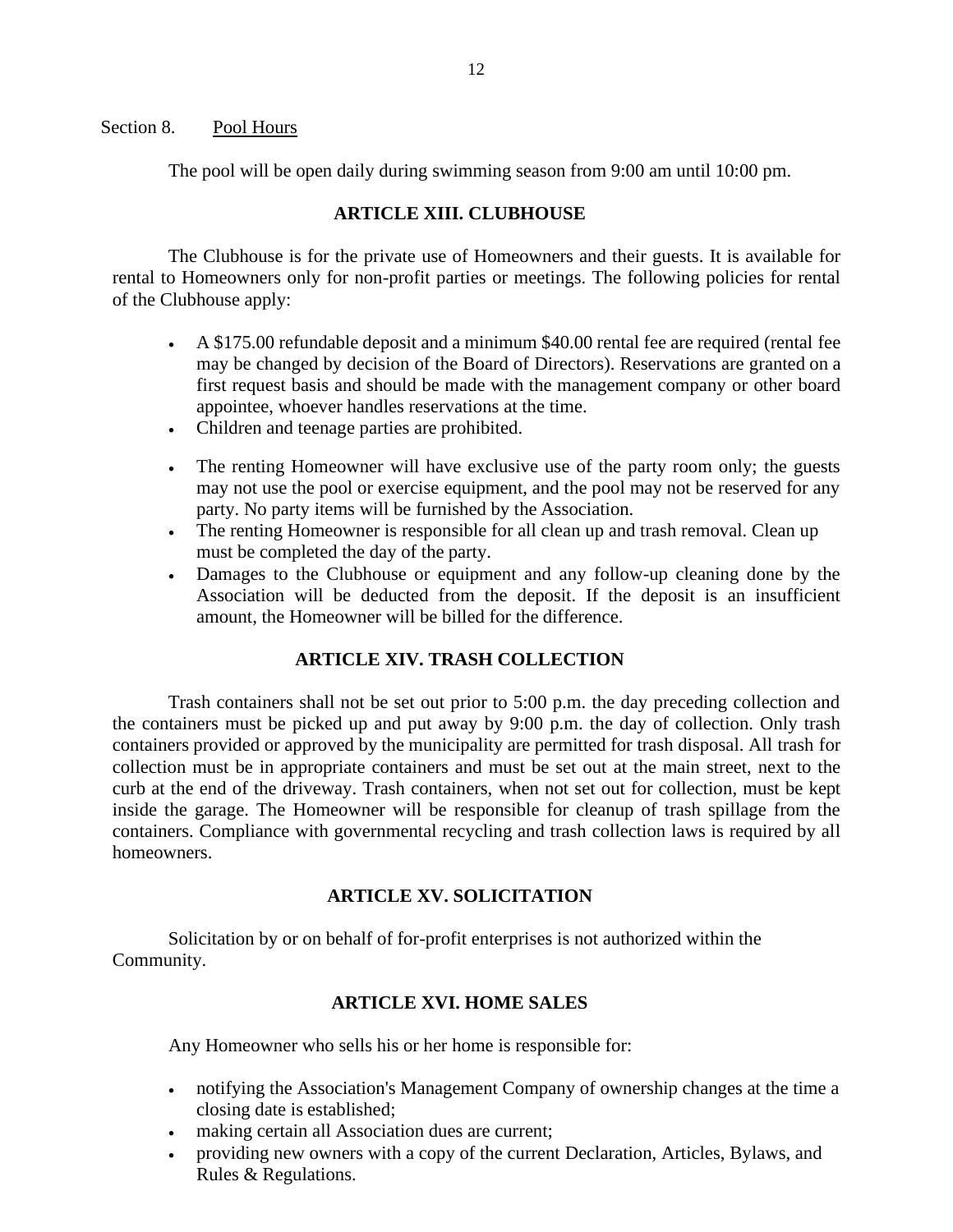## **ARTICLE XVII. ENFORCEMENT**

<span id="page-13-0"></span>The Board of Directors may utilize any of the following, in addition to other measures it deems necessary, in order to maintain compliance with the Rules and Regulations for the Community:

- written notice;
- fine of \$25 for second offense or failure to comply within the time specified within a notice;
- fine of \$50 for third offense or failure to comply within the time specified within a notice.

After providing at least two written notices, including one notice indicating corrective action is planned, the Board may, at its discretion, coordinate correction of the non-compliant item or rules violation and bill the Homeowner for the resulting costs.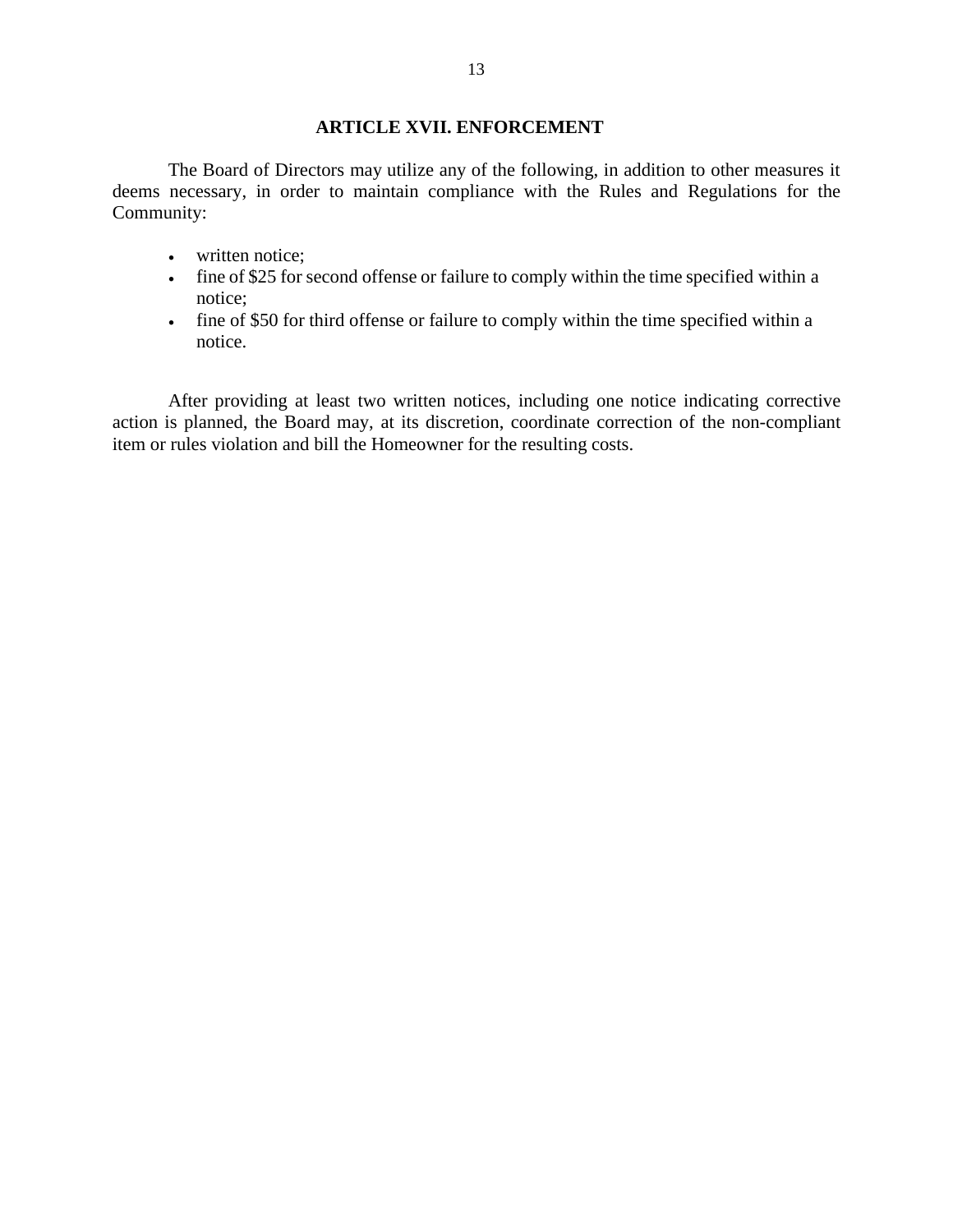#### **ARTICLE XVIII. AMENDMENTS**

<span id="page-14-0"></span>These Rules and Regulations may be subject to amendment from time to time at the discretion of and by a majority vote of the Association Board of Directors.

These Rules and Regulations adopted by the Board of Directors effective July, 2016.

Revised with minor changes September, 2017.

For the convenience of the Homeowner, the following provisions of the Declaration of Covenants, Easements, Restrictions, Assessments and Assessment Liens are noted. This list may not contain all pertinent restrictions that may impact any particular Homeowner.

#### 10.4. Hazardous Actions or Materials.

Nothing shall be done or kept in or on any Lot or in or on any portion of the Common Elements that is unlawful or hazardous, that might reasonably be expected to increase the cost of casualty or public liability insurance covering the Common Elements, or that might or that does unreasonably disturb the quiet occupancy of any Person residing on any other Lot. These provisions shall not be construed so as to prohibit Declarant or any other builder, approved by the Declarant or the Association after the Turnover Date, in the Community from construction activities consistent with reasonable or customary residential construction practices.

#### 10.5. Signs.

No signs of any character shall be erected, posted or displayed upon property in the Community, except: (i) marketing signs installed by Declarant while marketing Lots and Homes for sale or rent; (ii) marketing signs installed by builders approved by Declarant while marketing Lots and Homes for sale or rent; (iii) street and identification signs installed by the Association, Declarant, or any governmental agency; (iv) on the Common Elements, signs regarding and regulating the use of the Common Elements; provided they are approved by the Board; (v) on any Lot, one temporary real estate sign not to exceed six (6) square feet in area advertising that such Lot is for sale or rent; and (vi) except to the extent preempted by federal, state or local law, up to two (2) temporary political signs not more than six (6) square feet each, expressing support for or opposition to an individual candidate or issue which is the subject of a current election, provided the same comply with any local ordinances and any Rules established by the Board. Political signs containing information or expressingopinions

Other than simple support for or opposition against a specific candidate or issue may be removed by the Association, and not more than one sign for or against any specific candidate or issue may be posted or displayed on any one Lot. All political signs must be removed within three (3) days after the election relative to which such sign(s) was/were erected and may not be placed prior to 21 days before the election. No signs shall be placed in the Common Elements.

#### 10.6. Animals.

Except as hereinafter provided, no animals, reptiles, livestock or poultry of any kind shall be raised, bred or kept on any Lot, or in or upon any part of the Common Elements. Notwithstanding the foregoing, household domestic pets, not bred or maintained for commercial purposes, may be maintained in a Home on a Lot, provided that: (i) the maintaining of animals shall be subject to such rules and regulations as the Board may from time to time promulgate, including, without limitation, the right to place limitations on the size, number and type of such pets, and the right levy administrative and enforcement charges against persons who do not clean up after their Pets; and (ii) the rights of an Owner or Occupant to maintain an animal in a Home on a Lot shall be subject to termination if the Board, in its full and complete discretion,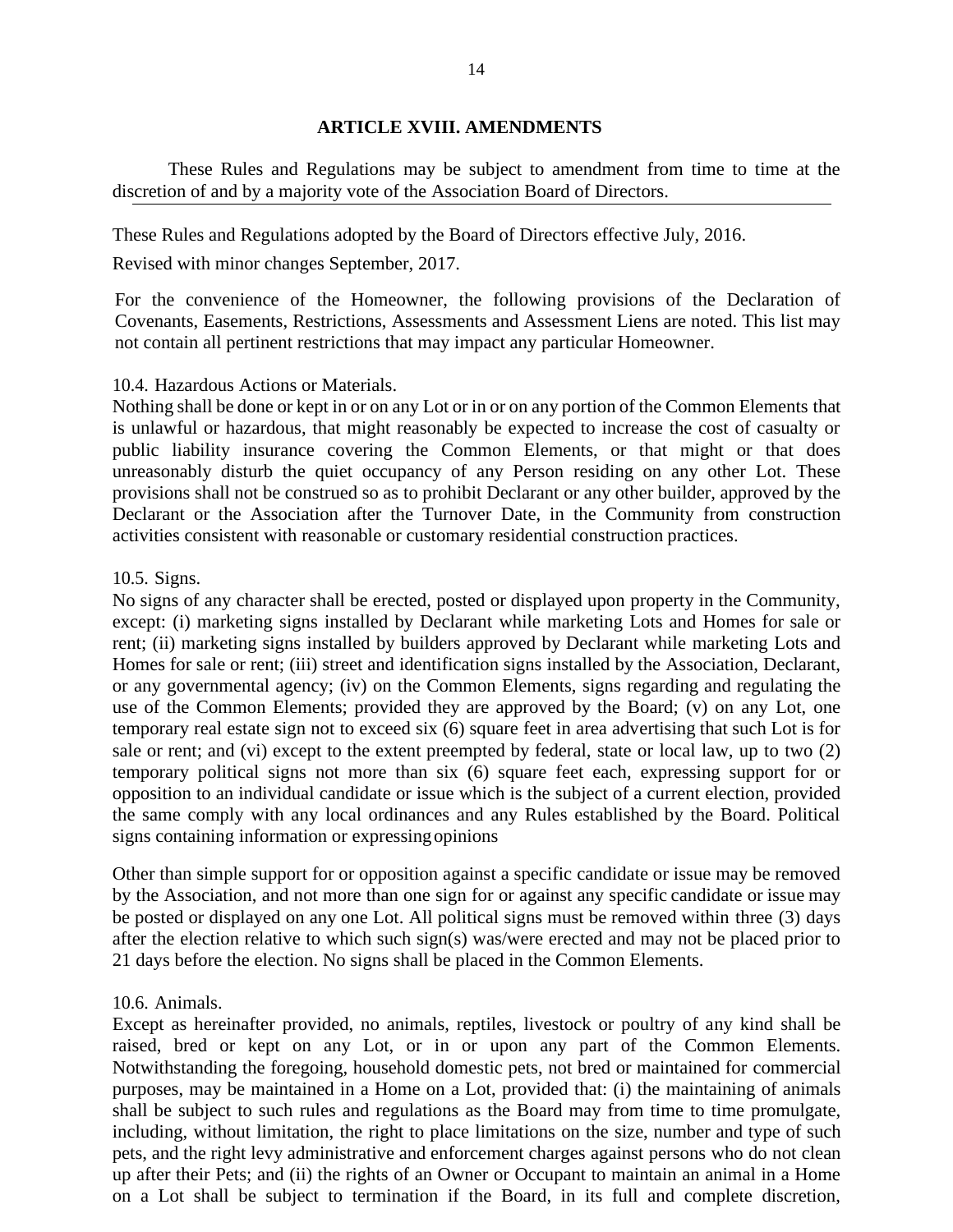determines that maintenance of the animal constitutes a nuisance, creates a detrimental effect on the Community or other Lots or Occupants, or possession of which violates any law, rule or ordinance promulgated by a governmental or quasi-governmental entity. Any animal defined as "vicious" or "dangerous" or similar designation pursuant to the provisions of state or local law is specifically prohibited. Outdoor doghouses, animal cages or runs are prohibited.

### 10.7. Nuisances.

No noxious or offensive trade, activity or noise shall be permitted on any property in the Community or within any Home located on any Lot. No soil, except during initial construction of a Home, shall be removed for any commercial purpose.

### 10.8. Businesses.

No industry, business, trade, occupation or profession of any kind may be conducted, operated or established on any Lot, without the prior written approval of the Board. Notwithstanding the foregoing, (i) a "home office" use is permitted, provided such use complies with the requirements of Home Occupation under the ordinances of the Village of Ashwaubenon and does not entail any non-resident employees, generate any traffic or additional parking, require any signage, and is operated in compliance with all laws including any Rules established by the Board; (ii) an Owner or Occupant maintaining a personal or professional library, keeping personal business or professional records or accounts, conducting personal business, making professional telephone calls or corresponding in or from a residence is engaging in a use expressly declared customarily incidental to residential use and is not in violation of these restrictions; and (iii) during the Home construction and initial sales period, Lots generally, including Homes and other Improvements constructed thereon, and Lot 1 may be used for construction and sales purposes, including the construction and operation of sales models and/or trailers by Declarant and by builders as approved by Declarant, in its sole discretion.

#### 10.9. Storage.

No accessory buildings, storage buildings, barns or sheds of any kind are permitted on any Lot. This Section shall not apply to any storage as may be necessary during the construction of a Home on the Lots.

10.10. Hotel/Transient Uses and Rental/Leasing Requirements and Limitations.

(a) No Home, Lot or other Improvement thereon may be used for hotel or transient uses, including without limitation, uses in which an Occupant is provided customary hotel services such as room service for food and beverage, maid service, bus boy service, furnishing laundry and linen, or similar services. In addition, except for personal care assistants to an occupant of a Home to provide personal care assistance to such occupant arising out of a handicap or due to age and infirmity, there shall be no rental to roomers or boarders, which is rental to one or more persons of a portion of a Home.

(b) Renting and Leasing. (i) Except for personal care assistance as set forth above, no Home, Lot or other Improvement thereon shall be rented or leased for less than an entire Unit. All rental and lease agreements shall be in writing, hereinafter "lease", and not for a term less than six (6) months, and shall provide that the lease is subject in all respects to this Declaration, the Bylaws and the Rules, and shall provide that the failure by the tenant to comply with the terms of this Declaration and the Bylaws and the Rules shall be a default under the lease. (ii) Prior to the commencement of the term of the lease, the Unit Owner shall notify the Board, in writing, of the name or names of the tenant or tenants, anyone co-occupying the Home (e.g. children of the tenant), his, her or their contact information, including telephone numbers and email address if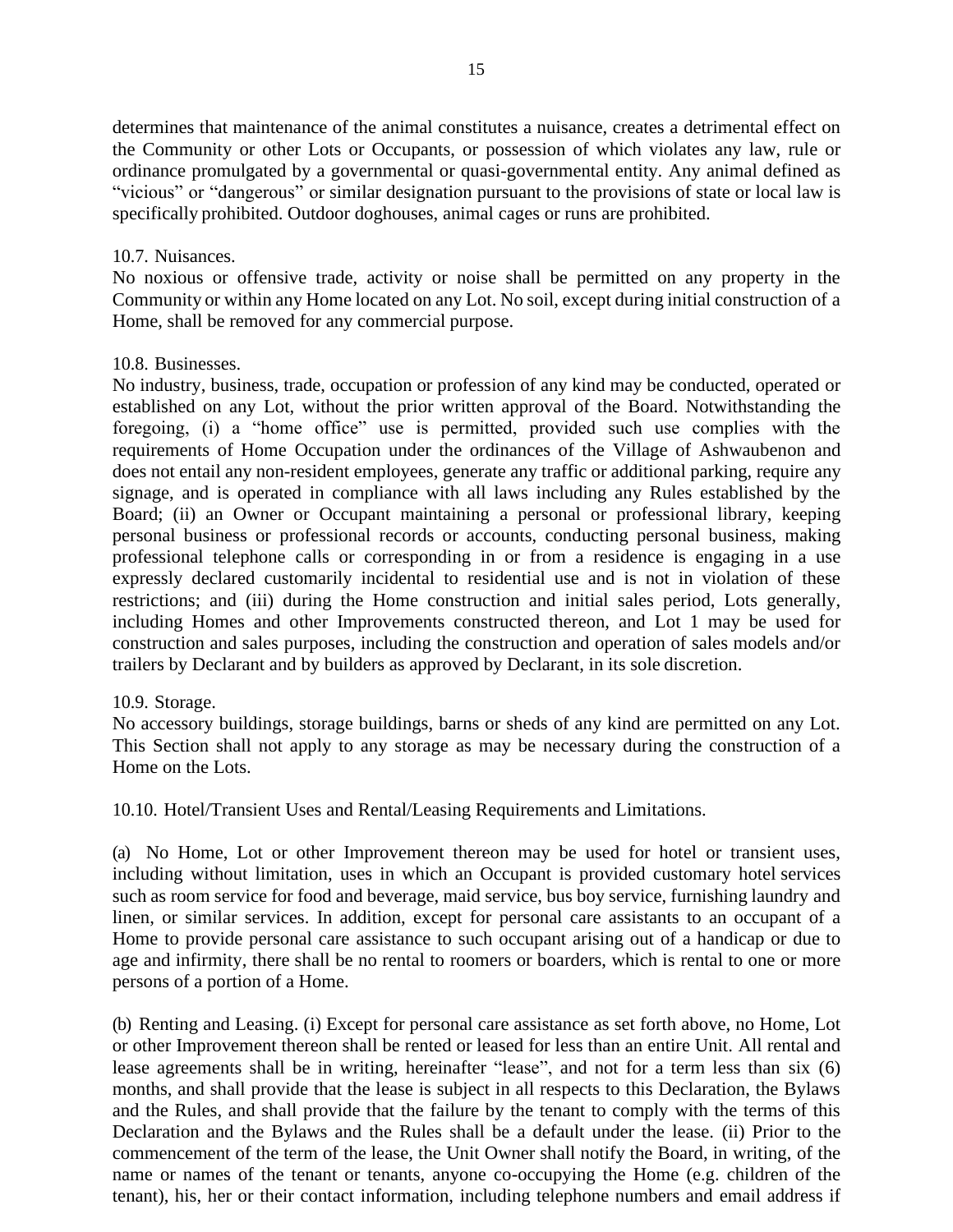any, and the lease term, together with providing the Association a copy of the lease and any amendments or future extensions thereof. The Owner shall be responsible to the Association for any violation of this Declaration, the Bylaws and the Rules. (iii) In addition, in order to maintain the character of the Community as primarily a housing community for owner-occupants, the Association or its Board, from time to time, may adopt rules limiting or restricting the number of Homes that may be leased, provided that no such rule shall limit or restrict the right of (i) an institutional first mortgagee, insurer or guarantor, or entity established by such institutional first mortgagee, insurer, guarantor to hold title, which takes title to a Home as the purchaser at foreclosure sale, by deed in lieu of foreclosure or by assignment or (ii) Declarant, or Declarant's assignee who becomes a successor developer of the Condominium, to rent a Home or Homes owned by Declarant or such successor. iv. Except as may be further restricted by the Association or its Board as set forth above, no more than ten percent (10%) of the Homes may be leased at any time on a first come first serve basis by the Declarant or Home Owners. Such Homes may continue to be leased for as long as they have not been un-leased for a consecutive twelve (12) month period. Thereafter such previously leased Home shall be replaced by the next eligible Home that has been requested permission to be leased by its Owner or the Declarant. The Association shall maintain a list of Homes exceeding the 10% leasing limit (or lower limit if such lower limit is established by the Association or its Board) whose Owner or the Declarant has requested in writing that the Home be placed on the list to be leased. This list shall be used in order of

receipt of the request to lease to determine priority if a lease opportunity becomes available pursuant to the leasing provisions of this Declaration, Bylaws or Rules and Regulations.

#### 10.11. Vehicles.

The Board is granted the power and the authority to create and enforce reasonable Rules concerning placement and the parking of any vehicle permitted on or in the Community. In addition to its authority to levy Individual Lot Assessments as administrative charges for the violation of the Rules, the Board shall be authorized to cause the removal of any vehicle violating this Declaration or such Rules. Without limitation to other Rules which may be adopted by the Board, no commercial vehicle, recreational vehicle, or motorcycle and no boat, trailer, hitch or other similar personal property shall at any time be parked or stored on any part of the Community other than in a garage. Pursuant to rules and regulations adopted by the Board, driveways may be used to park operable automobiles and trucks up to twenty-two feet (22') in length. The parking of commercial vehicles, recreational vehicles, motorcycles, boats, trailers, or other similar personal property on a driveway, shall be limited to periods necessary for loading and unloading. Furthermore, no automobile, truck or other motor-driven vehicle, or trailer, in a condition where it is unlicensed, unregistered, apparently inoperable, extensively damaged, disabled, dismantled, or otherwise not in a condition to be lawfully operated upon the public highway, or any vehicle component or part, shall be placed, parked or stored on any Lot for a period of time longer than ten (10) days. After such time the vehicle, trailer or part shall be deemed to be a nuisance, and may be removed by the Association, at the Lot Owner's expense.

## 10.12. Trash

Except for the reasonably necessary activities of Declarant and by builders and developers approved by Declarant during the active development of during the original development of the Community, no burning or storage of trash of any kind shall be permitted in the Community. All trash shall be deposited in covered, sanitary containers, and these containers shall at all times be garage kept, or otherwise screened from view from any other Lot or street, except when temporarily placed outside for trash collection. No emptied trash containers shall be allowed to remain visible for more than twelve (12) hours following the trash pick-up.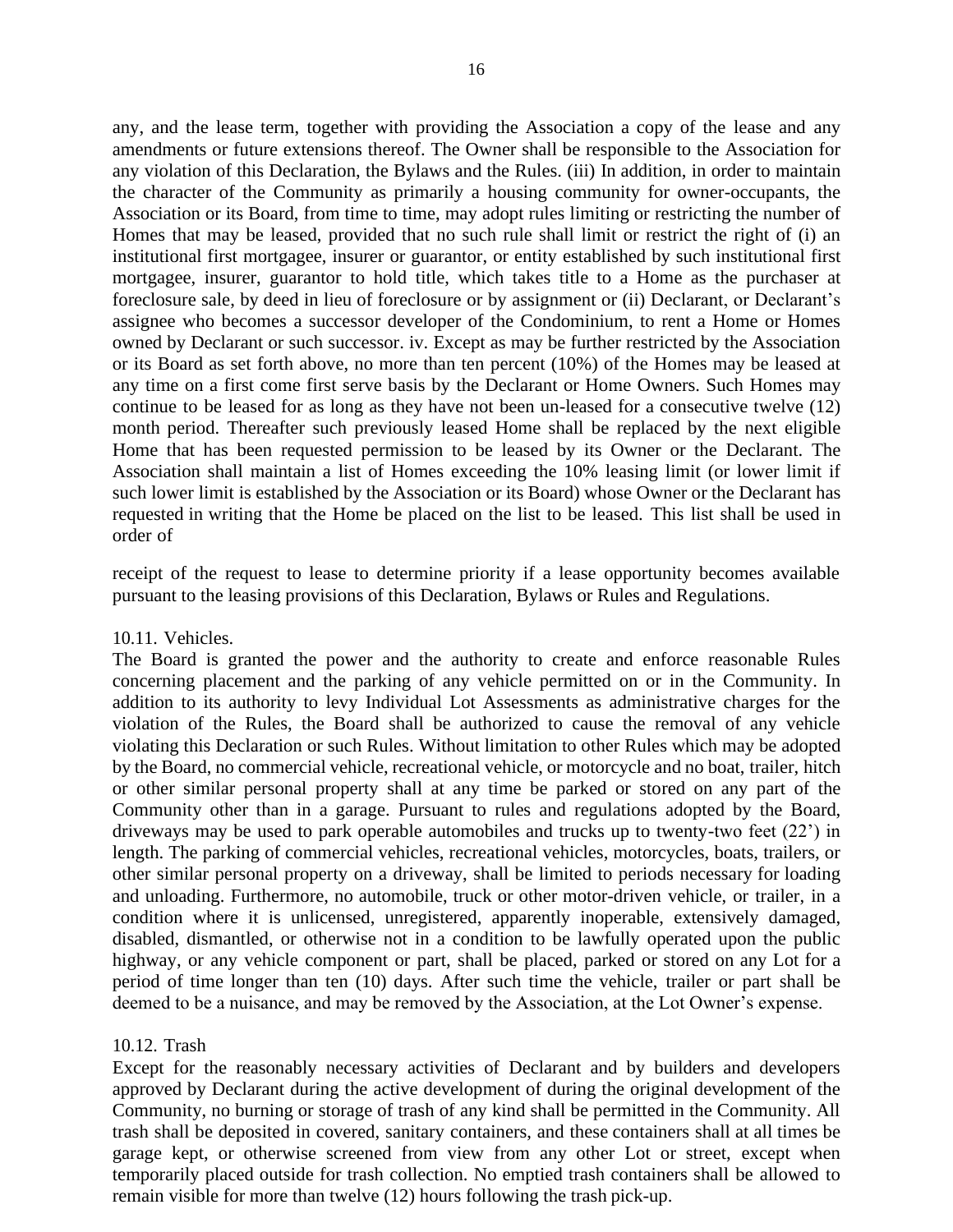10.13. Antennae, Satellite Dishes and Surveillance Equipment.

Except as otherwise required by federal, state or local law, no outside television or radio aerial or antenna, or other aerial or antenna, including satellite receiving dishes, for reception or transmission, shall be installed or maintained in the Community except for satellite receiving dishes thirty (30) inches in diameter or smaller, positioned so as to minimize visibility from any street. Except as reasonably necessary to monitor an entrance to a Home, no surveillance, video or other monitoring equipment shall be installed on any Lot or on the exterior of a Home.

## 10.14 Utility Lines.

All utility lines in the Community shall be underground, subject only to exceptions for governmental authorities having jurisdiction, utility companies, Declarant and the Board.

## 10.15. Tanks.

No tanks for the storage of propane gas, fuel oil or any other combustible substance shall be permitted to be located above or beneath the ground of any Lot except that up to two (2) propane tanks, of the size customarily used in residential propane gas grills are permitted for use with the propane gas grill. This Section shall not apply during the construction of any homes on the Lots or to any Lot containing Declarant's sales trailer.

## 10.16. Mailbox.

Declarant shall designate and install a curbside mailbox for each Home, with a design and composition that will provide uniformity to the Community. Each mailbox shall have the street numbers for the Lot served. If the mailbox is damaged, destroyed or deteriorates, then the Association, as a Common Expense, shall repair or replace such mailbox with an identical mailbox, or if unavailable, with another of a like kind, design, pattern and color as initial mailbox. If the Owner of Lot or the Owner's family, guests or invitees is responsible for damage to a mailbox, the Owner's Lot shall be subject to an Individual Lot Assessment.

## 10.17. Fencing.

Except as otherwise provided herein, no fence may be constructed on any Lot except those installed by Declarant or the Association or a fence replacing a fence that was installed by Declarant or the Association.

## 10.18. Swimming Pools/Location of Hot Tubs or Spas.

No above-ground or in-ground swimming pool shall be permitted upon any Lot (except Lot 1) except that this restriction shall not prohibit the installation of a hot tub or sauna, so long as such hot tub or sauna is designed for no more than eight (8) adults and is located within the rear yard in area formed by extending the sides of the Home.

## 10.19. Compliance with Zoning.

Certain provisions of this Declaration may have been included herein as a result of governmental requirements established through the zoning and development plan approval processes in the State, County, and/or Village in which the Subject Property is located. Compliance with all such governmental requirements, for so long as such requirements are effective and binding and as such requirements may be amended or modified, is required by this Declaration.

## 11. Additional Prohibited Improvements.

The following Improvements shall not be permitted on any Lot in the Community:

(a) Outdoor clotheslines;

(b) Window air conditioning units on any window facing a street;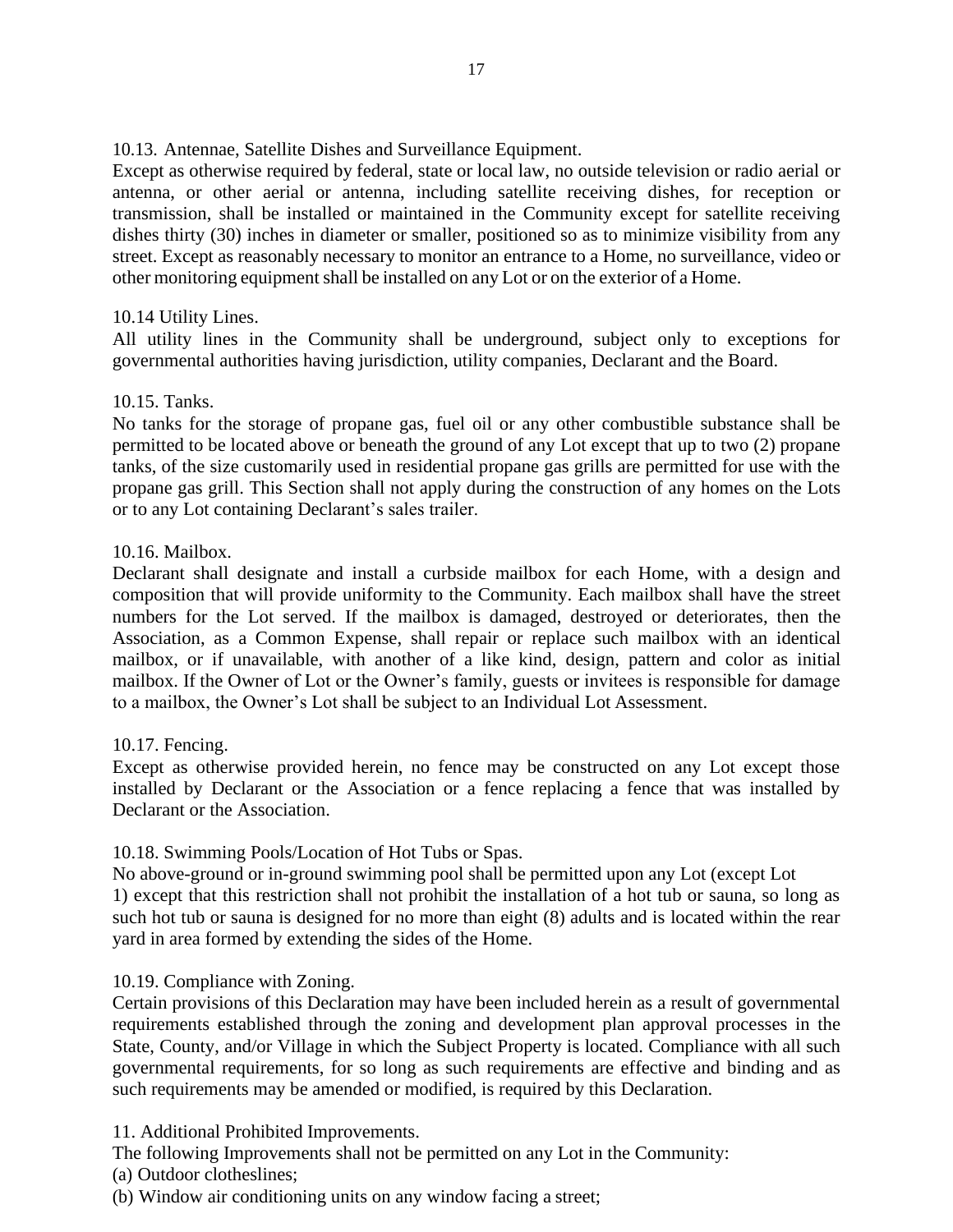(c) Swimming pools (except Lot 1),

(d) Sport and recreational courts, fixtures and facilities, including hoops and goal posts; children's recreational equipment or structures, including playground equipment, swing-sets, playhouses, tree houses and forts; and

(e) Exterior pet houses, runs, cages and enclosures.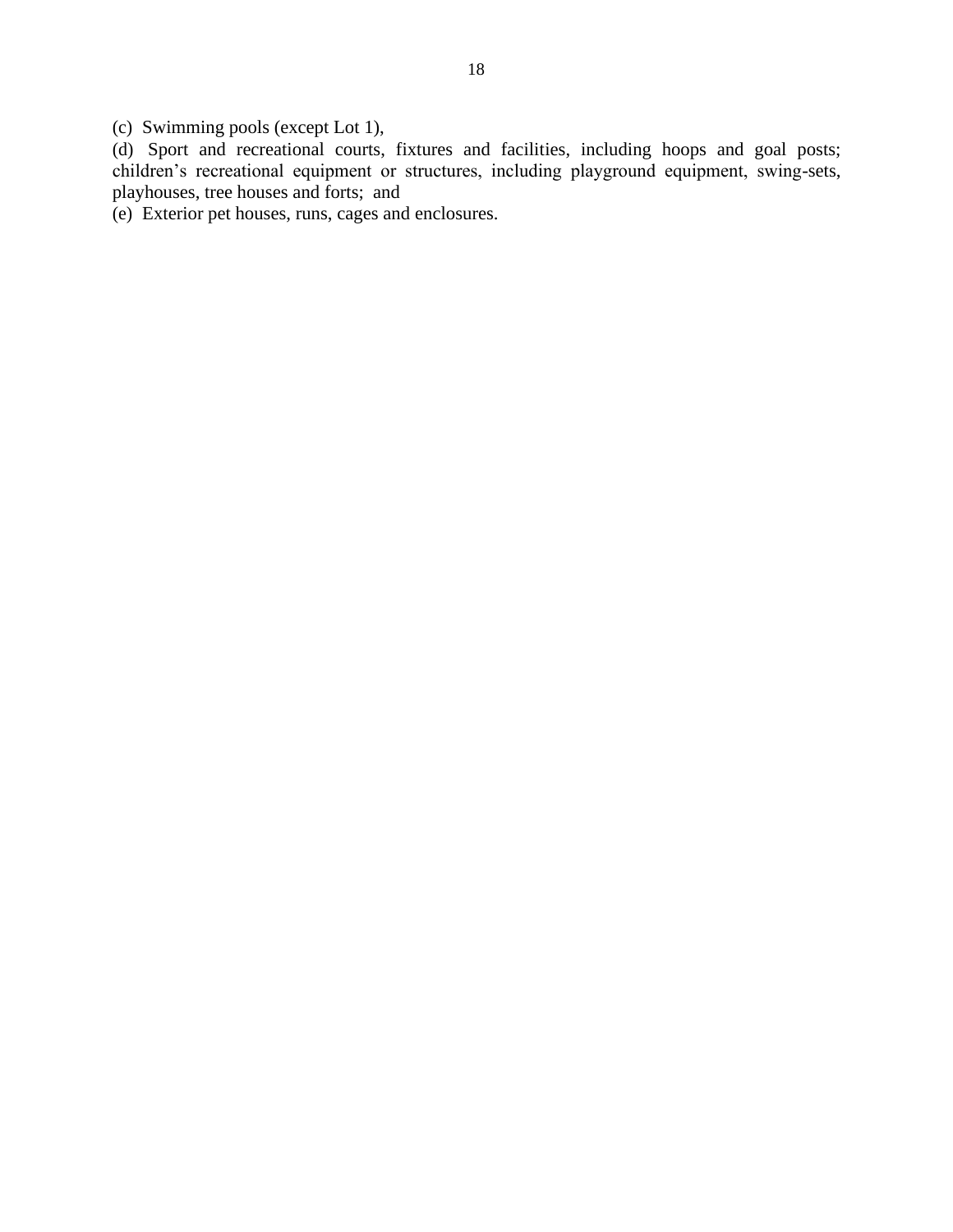# **Rules Revision History**

<span id="page-19-0"></span>

| Date       | Article #             | Section &              | Description of Rule Revision                                                   |
|------------|-----------------------|------------------------|--------------------------------------------------------------------------------|
| Revised    |                       | Description            |                                                                                |
| 11/12/2019 | <b>III</b> Decorative | 2: Decorative          | Added artificial flowers paragraph                                             |
|            | Items                 | <b>Items Permitted</b> |                                                                                |
| 11/12/2019 | <b>III</b> Decorative | 2: Decorative          | Allowed one (1) bird feeder, lawn ornament-                                    |
|            | Items                 | Items Permitted        | statue or statuette per home                                                   |
| 11/12/2019 | <b>III</b> Decorative | 2: Decorative          | Added paragraph to allow only hose reel boxes                                  |
|            | Items                 | Items Permitted        |                                                                                |
| 11/12/2019 | <b>III</b> Decorative | 2: Decorative          | Extended the time period winter holiday                                        |
|            | Items                 | <b>Items Permitted</b> | decorations can be displayed from January $7th$ to<br>January 15 <sup>th</sup> |
| 11/12/2019 | <b>III</b> Decorative | 2: Decorative          | Added paragraph to allow one (1) non-metal                                     |
|            | Items                 | <b>Items Permitted</b> | flag holder to a porch post with special caulking<br>stipulations              |
| 11/12/2109 | VII. Exterior         | 6. Pergolas and        | Added paragraph clarifying that fabric cover are                               |
|            | <b>Alterations</b>    | Arbors                 | allowed on non-rusting metal pergolas, when                                    |
|            |                       |                        | purchased as a component of the pergola                                        |
| 11/12/2109 | VII. Exterior         | 8. Egress              | Added section on egress window well cover                                      |
|            | Alterations           | Window Well            | approval based on visual impact to the home and                                |
|            |                       | Solid or Mesh          | community with stipulations on homeowner                                       |
|            |                       | Covers                 | responsibility. (See Addition of Egress window                                 |
|            |                       |                        | well cover policy in Appendix A)                                               |
| 11/12/2019 | VII. Exterior         | 9. Video               | Added Section to clarify approval for video                                    |
|            | Alterations           | Doorbells              | doorbells through an Exterior Modification                                     |
|            |                       |                        | Request                                                                        |
| 11/12/2019 | Appendix A            |                        | Added Appendix A - The Preserve - Egress                                       |
|            |                       |                        | Window Well Cover Policy                                                       |
|            |                       |                        |                                                                                |
|            |                       |                        |                                                                                |
|            |                       |                        |                                                                                |
|            |                       |                        |                                                                                |
|            |                       |                        |                                                                                |
|            |                       |                        |                                                                                |
|            |                       |                        |                                                                                |
|            |                       |                        |                                                                                |
|            |                       |                        |                                                                                |
|            |                       |                        |                                                                                |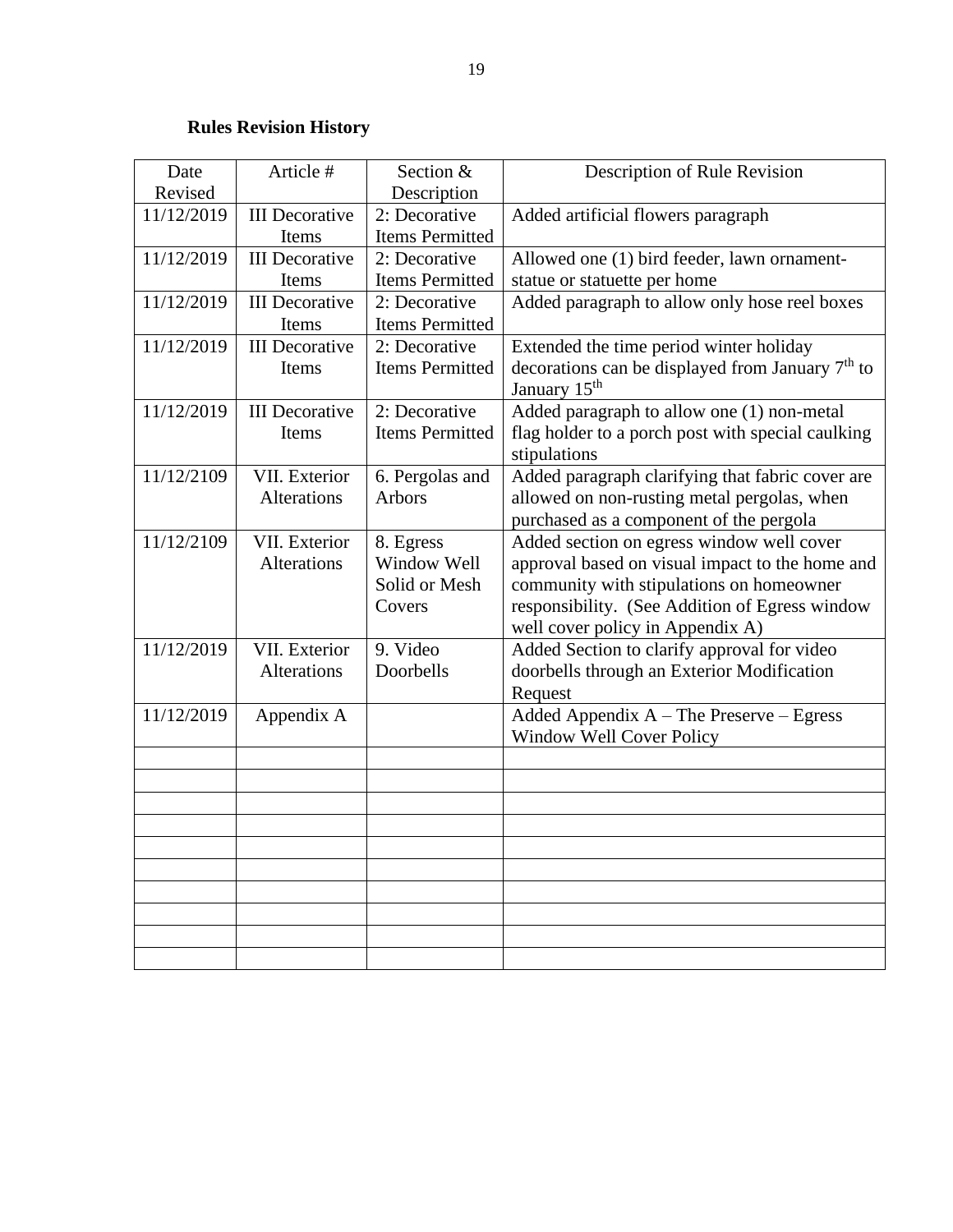## <span id="page-20-0"></span>**Appendix A**

# **The Preserve - Egress Window Well Covers**

## **October 30, 2019**

<span id="page-20-1"></span>The Preserve Board of Directors (Board) have received numerous requests from Homeowners to install solid covers on Egress Window wells, on private homes in The Preserve. After considerable due diligence the Board provides the following:

It is the Board's responsibility to enforce the Preserve Rules and Regulations (Rules) which are for the good of all members of The Preserve Homeowners Association (HOA). With that, a key component of our reviews is for the visual appearances of the homes as well as the ability of the HOA to maintain the property's landscaping upkeep and lawn maintenance.

During the Board's due diligence, they found that rules, regulations and ordinances exist that govern Egress Window Covers. One set of rules that would apply is found in the Uniform Residential Code R310 which relates to Emergency Escape and Rescue Openings, labeled Attachment 1 and attached to this letter. It is not the responsibility of the HOA or Board to enforce rules and regulations outside of those adopted by the HOA. Given that, it is the Homeowner's sole responsibility to maintain compliance with the rules, regulations and ordinances of City, State, and national codes and regulations.

Therefore, the Homeowner is responsible for:

- 1) The selection of window egress covers that comply with the local, state and national building code and regulations;
- 2) The selection of a qualified and insured service provider to properly and safely install the window egress cover (or install it themselves) consistent with the manufacturer's instructions and all applicable building codes;
- 3) The installation must provide a minimal visual impact on the property and not impair the landscaping lawn upkeep or maintenance of the property;
- 4) The primary and sole responsibility for regular inspection and maintenance of the window egress cover to ensure it remains in compliance with all applicable building codes and the manufacturer's permitted uses and instructions; and,
- 5) The Homeowner will maintain a policy of homeowner's insurance covering his/her Preserve property where the window egress cover is placed;

The Preserve HOA Rules do state the following:

ARTICLE VII. EXTERIOR ALTERATION, Section 7. Exterior Penetrations Drilling holes, pounding nails, or driving screws through the exterior siding, trim, and masonry is not allowed. Such penetrations expose the exterior walls to moisture and damage.

Therefore, the installation must comply with this Article.

The Board does not endorse the Homeowner's decision to use a window egress cover, the Homeowner's selection of an appropriate type/style of cover, any particular manufacturer, an installation method, and the proper use, inspection and maintenance of the window egress cover.

The only consideration the Board will review is from a visual and landscape maintenance standpoint.